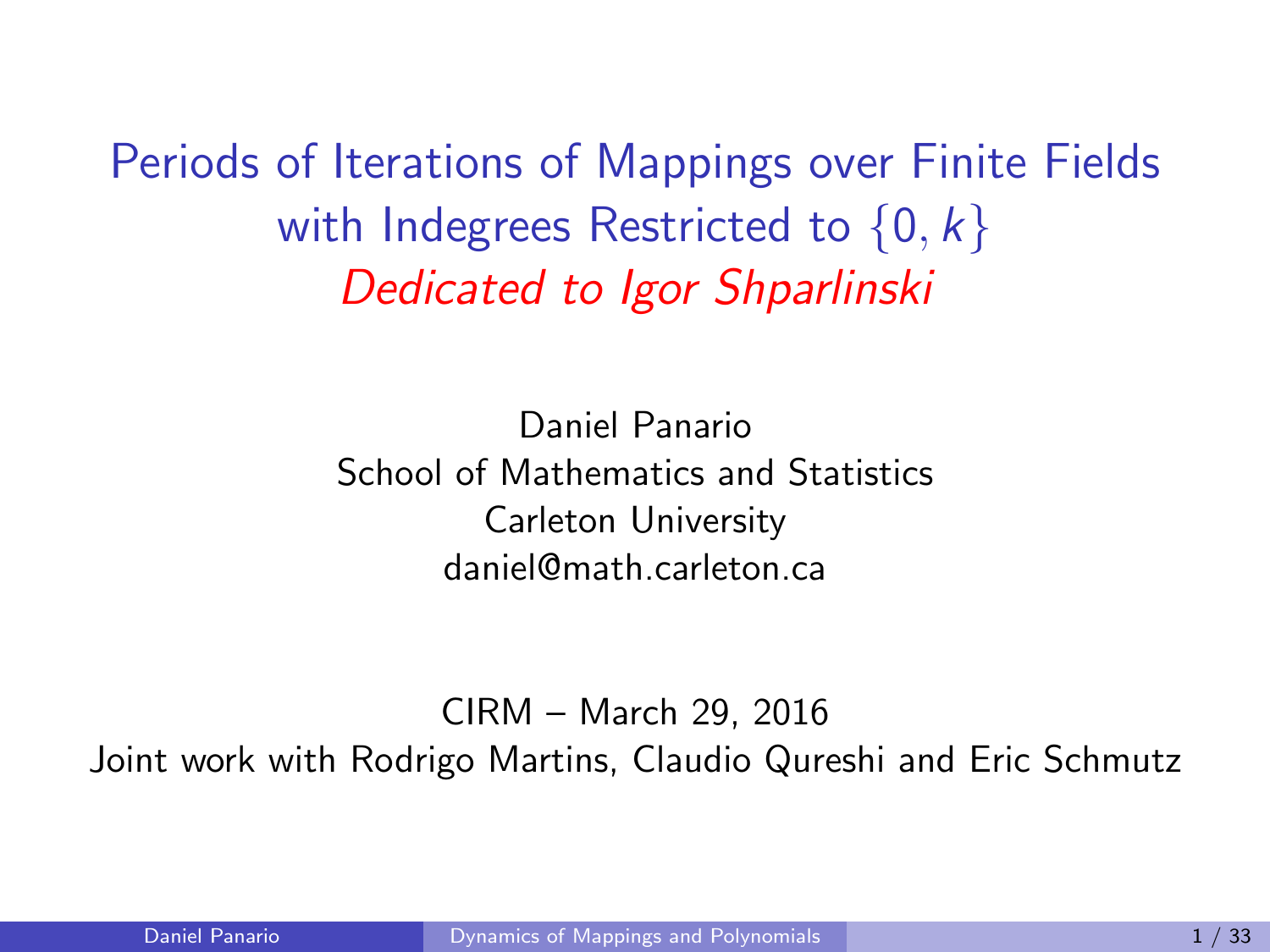#### Dynamics of Polynomials over FF - Pollard's Method

- Proposed originally for the factorization of integers in 1975.
- Used for the factorization of the 8th Fermat number in 1981.
- Variant for the discrete logarithm problem (DLP) in 1978.
- Considered by many the most efficient method against the ECDLP.

D. Johnson, A. Menezes, S. Vanstone, *Elliptic Curve Digital Signature Algorithm*, Int. J. of Information Security, 2001.

Wiener M., Zuccherato R., *Faster attacks on elliptic curve cryptosystems*, Proceedings of Selected Areas in Cryptography: 5th Annual International Workshop, 1998.

R. Gallant, R. Lambert, S. Vanstone, Improving the parallelized Pollard lambda search on anomalous binary curves, Mathematics of Computation, 2000.

Average rho length of polynomials: approximated by mappings.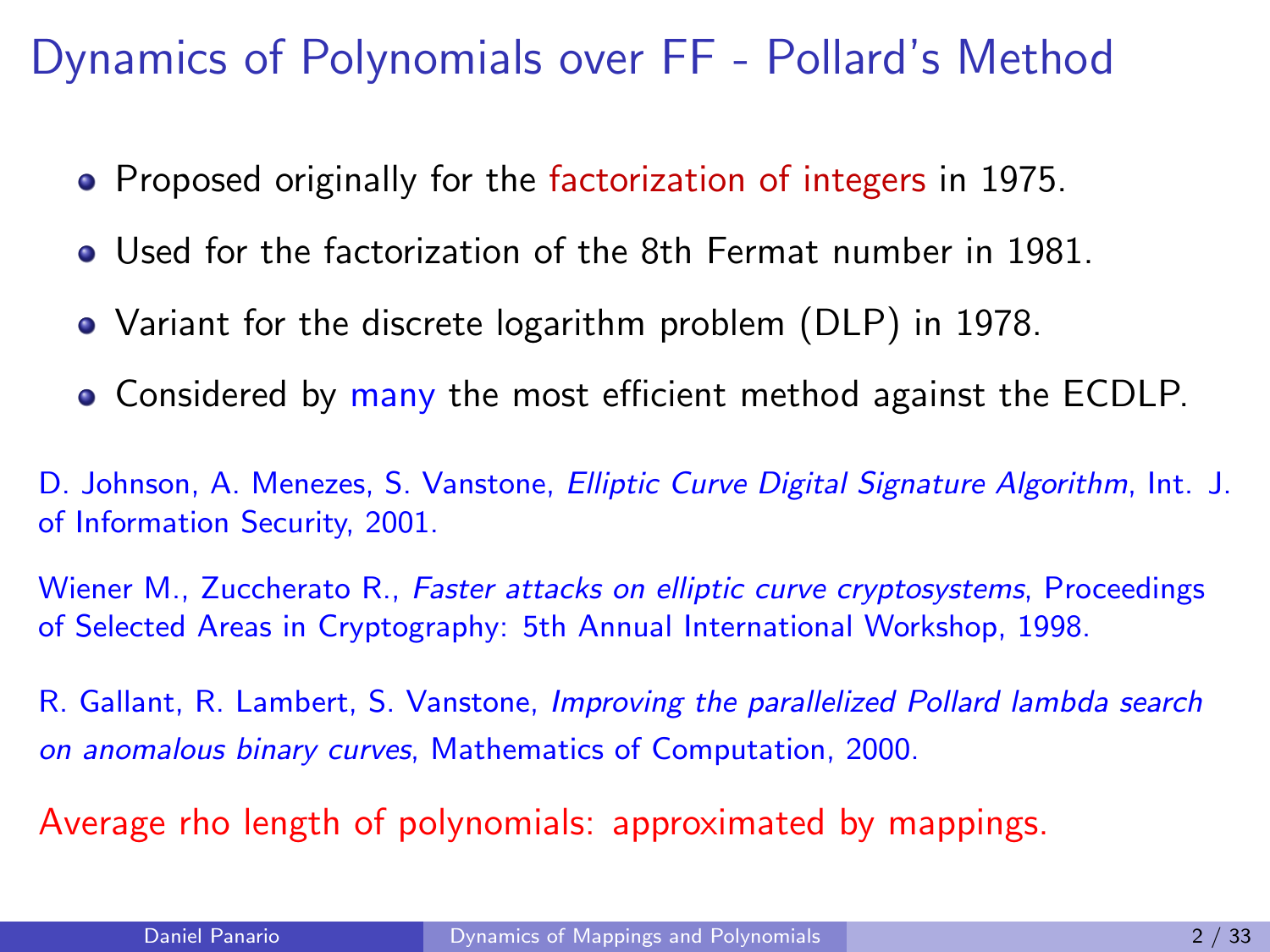# Random Mappings

Definition

- (i) A mapping is a function of the form  $\varphi : [n] \longrightarrow [n]$ .
- (ii) A random mapping is a mapping chosen uniformly at random.
	- Functional graph of a mapping: edge from *i* to *j* if  $\varphi(i) = j$ .
	- Interesting parameters: rho length of a random node, number of components, number of cyclic nodes, etc.

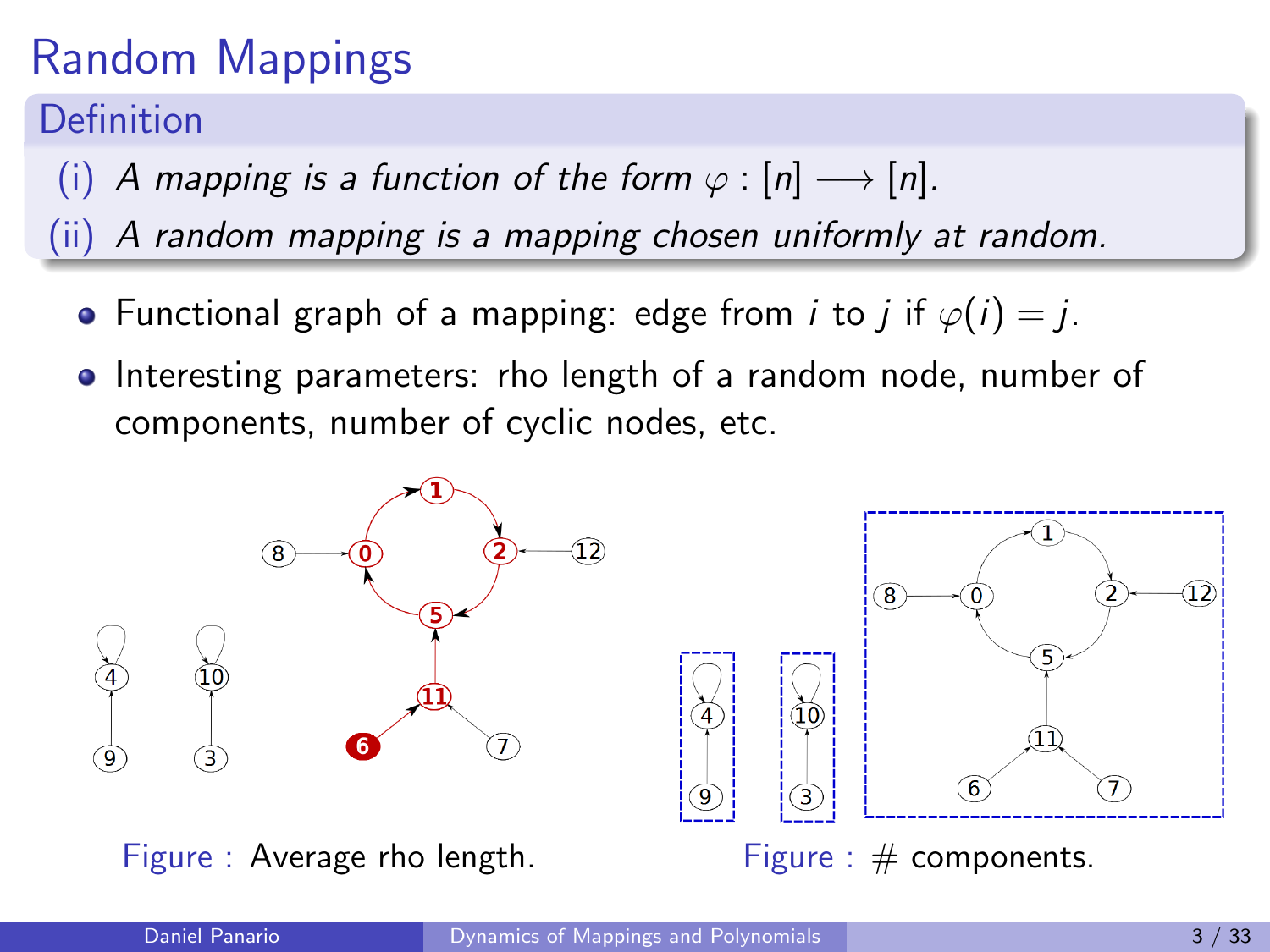Heuristic proposed by Pollard in the analysis of his algorithm.

|                          | <b>Heuristic</b> |                    |
|--------------------------|------------------|--------------------|
| Average rho length       | $\approx$        | Average rho length |
| of quadratic polynomials |                  | of mappings        |

Theorem

$$
\mathbb{E}_n[\rho]\sim \sqrt{\frac{\pi n}{2}}, \quad \text{as} \quad n\to\infty.
$$

For example: J. Arney , E. Bender, Random mappings with constraints on coalescence and number of origins, Pacific J. Math, 1982.

• Refinement of the heuristic?

Arithmetic properties of quadratic polynomials XXX

Parameters that affect the structure of a class of mappings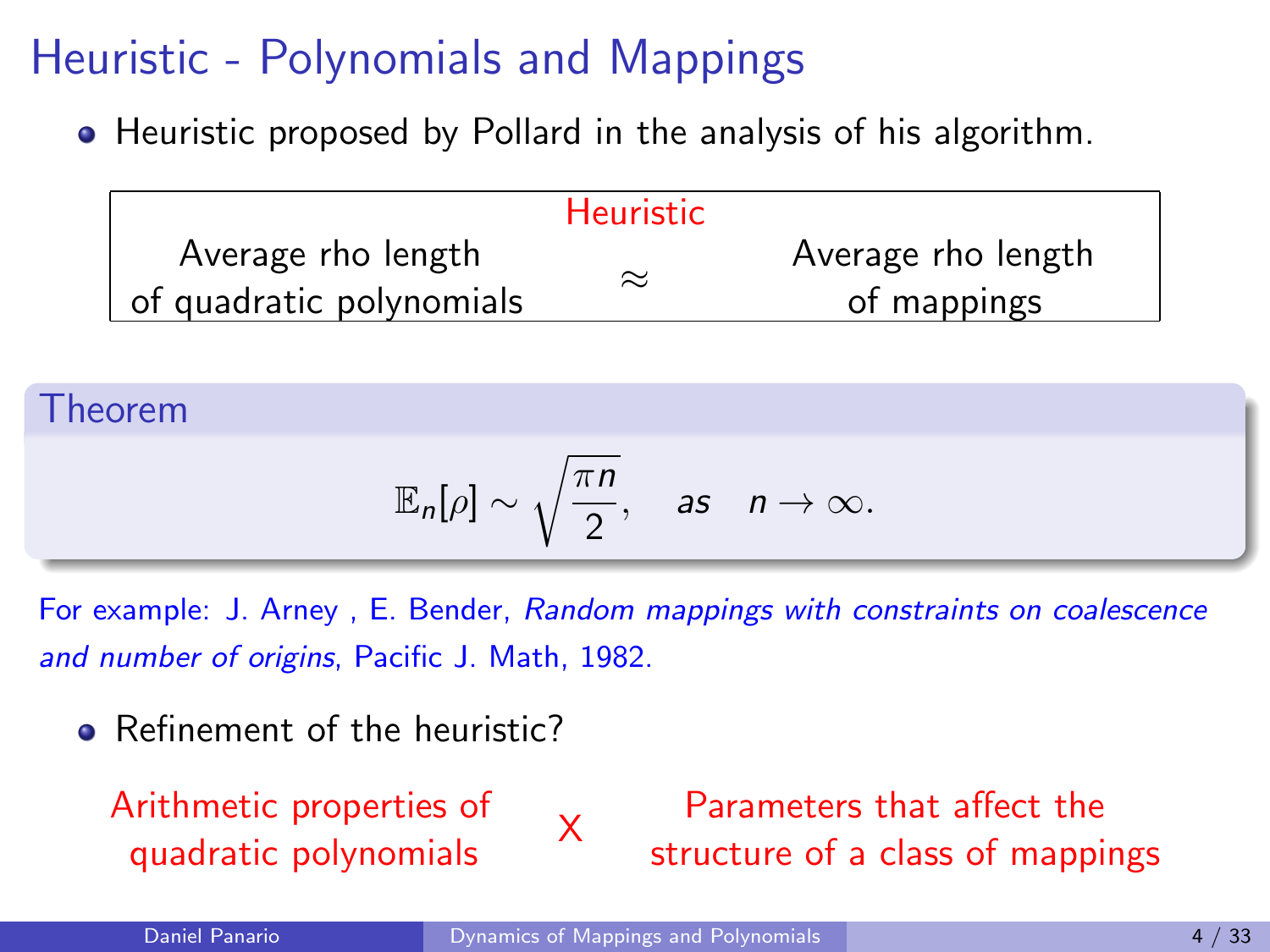

Figure : Functional graph of  $f(x) = x^2 + 1$  (mod 13).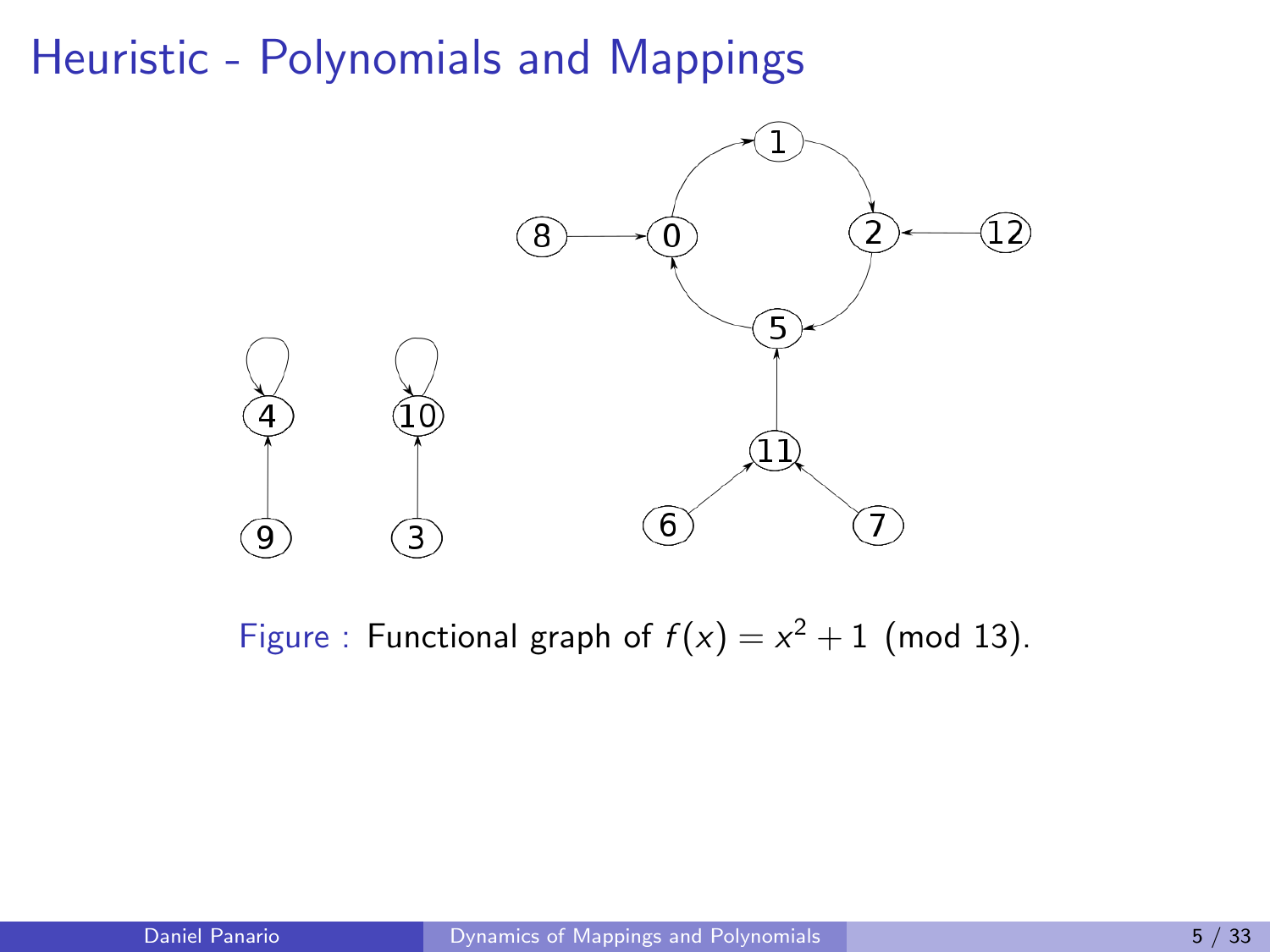

Figure : Distribution of indegrees of  $f(x) = x^2 + 1$  (mod 13).

- $x^2 + a$  (mod p): all but one nodes have indegree either 0 or 2.
- Mappings considered in the heuristic: no restriction on indegrees.
- Distribution of indegrees: relevant?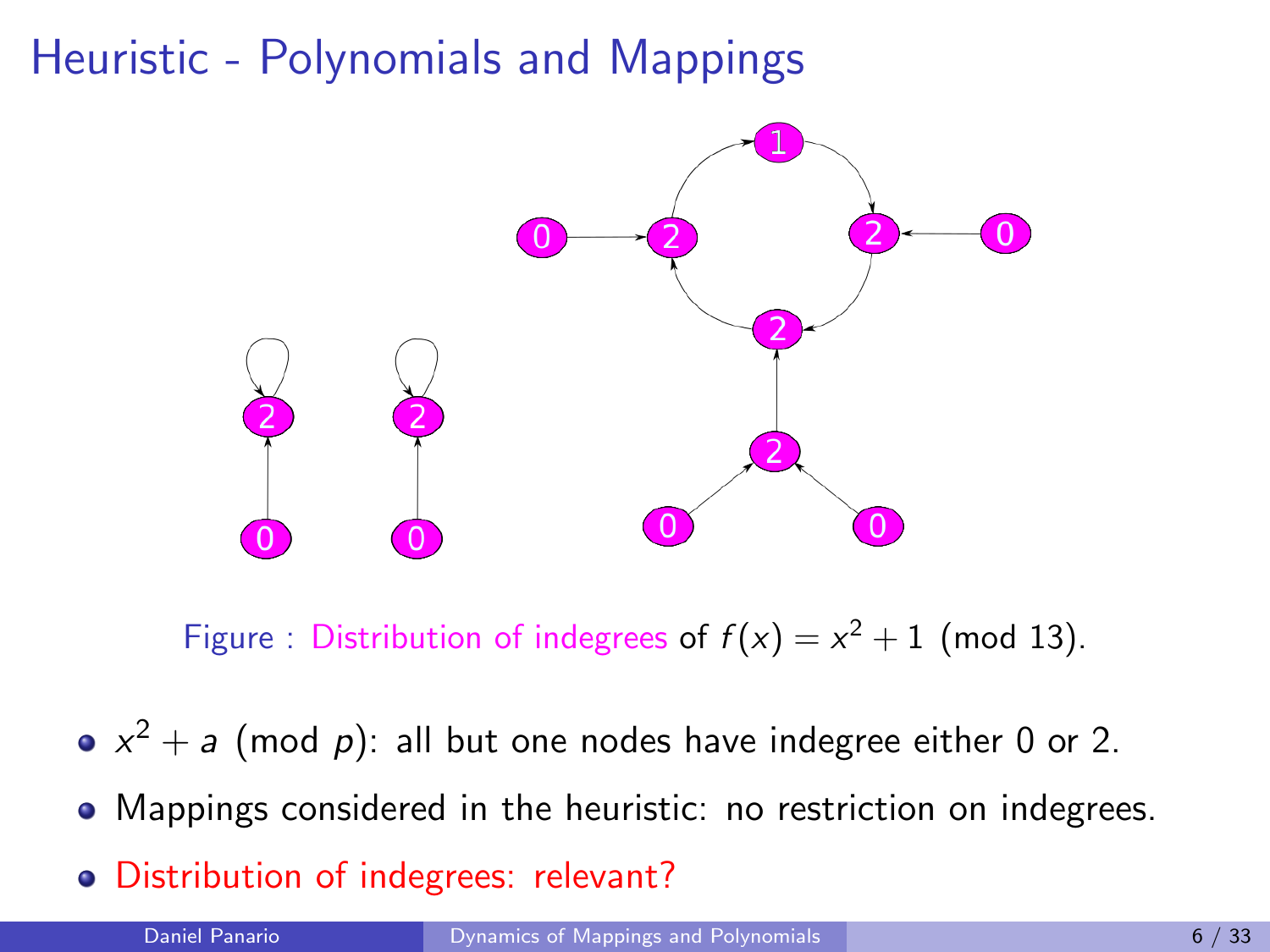# Definition (Coalescence of a mapping)  $V(\varphi)$ : the variance of the distribution of indegrees of a mapping  $\varphi$ .

• If  $X = X_{\varphi}$  is the indegree of a random node,

$$
\mathbb{E}[X] = \sum_{y \in [n]} \frac{1}{n} |\varphi^{-1}(y)| = 1 \text{ and } \mathbb{V}[X] = -1 + \sum_{y \in [n]} \frac{1}{n} |f^{-1}(y)|^2.
$$

#### Example 1

Let  $f(x) = x^2$  over  $\mathbb{F}_p$ ,  $p > 2$ . Since the expected preimage size of a random uniform element of  $\mathbb{F}_p$  is 1, it follows that

$$
V(f) = \sum_{x \in \mathbb{F}_p} \frac{1}{p} |f^{-1}(x)|^2 - 1 = \frac{1}{p} + \frac{p-1}{2} \cdot \frac{1}{p} \cdot 4 - 1 = 1 - \frac{1}{p}.
$$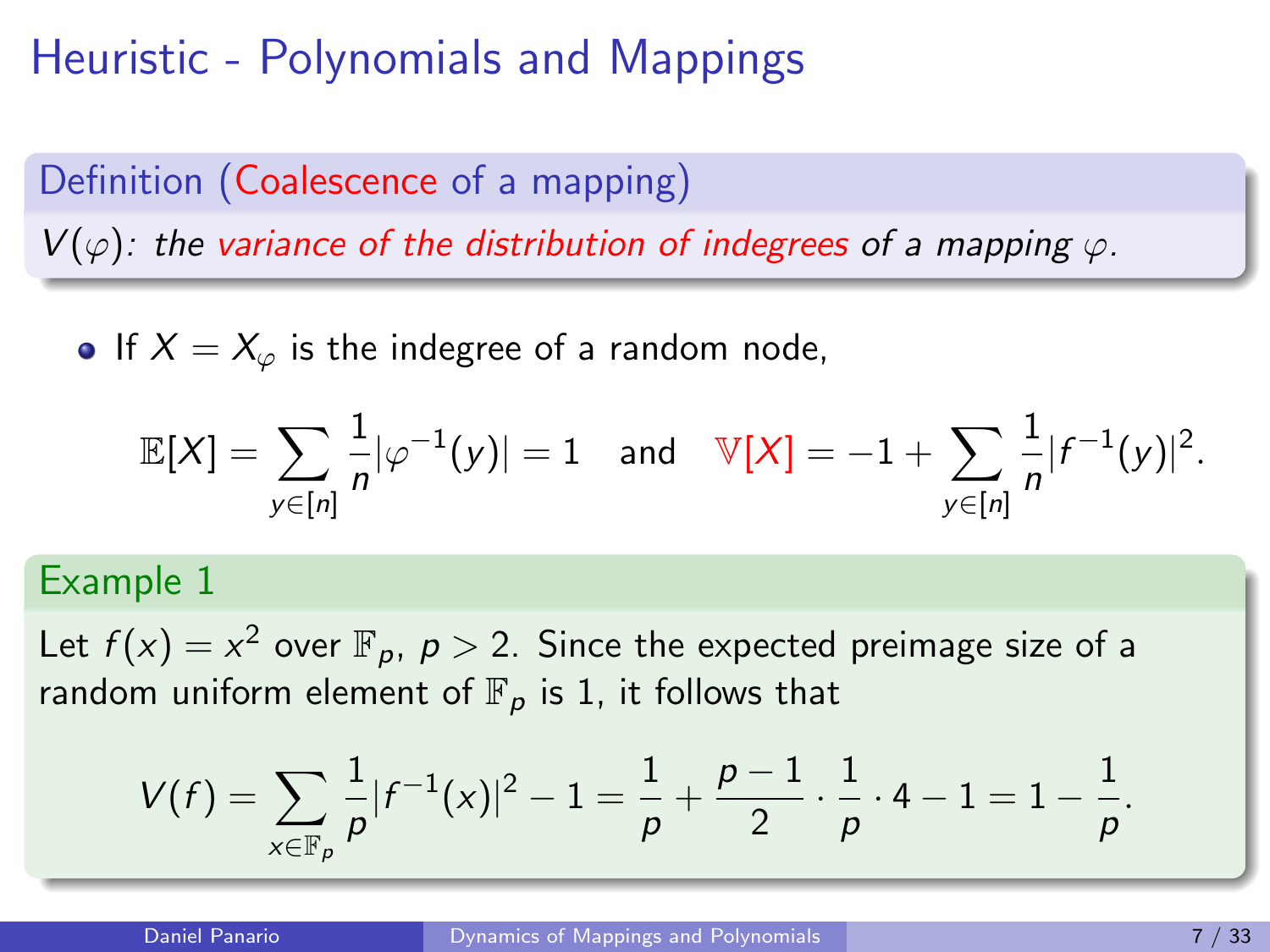$\bullet$   $\mathcal{J}$ -mappings: mappings with indegrees in a fixed set  $J \subset \mathbb{N}$  containing zero and some  $j > 1$ .



Definition (Coalescence of a mapping)  $V(\varphi)$ : the variance of the distribution of indegrees of a mapping  $\varphi$ .

• If  $X = X_{\varphi}$  is the indegree of a random node,

$$
\mathbb{E}[X] = \sum_{y \in [n]} \frac{1}{n} |\varphi^{-1}(y)| = 1 \text{ and } \mathbb{V}[X] = -1 + \sum_{y \in [n]} \frac{1}{n} |f^{-1}(y)|^2.
$$

| Theorem (Arney & Bender, 1982)                                                                |                                                           |
|-----------------------------------------------------------------------------------------------|-----------------------------------------------------------|
| If $\lambda$ is the asymptotic average coalescence of $\mathcal{J}$ -mappings, then           | for unrestricted for unrestricted mappings: $\lambda = 1$ |
| (i) $\mathbb{E}_n^{\mathcal{J}}[rho length] \sim \sqrt{\pi n/2\lambda}$ , as $n \to \infty$ . | mapping: $\lambda = 1$                                    |

Daniel Panario **[Dynamics of Mappings and Polynomials](#page-0-0) Communist Communist Communist Communist Communist Communist Communist Communist Communist Communist Communist Communist Communist Communist Communist Communist Communi**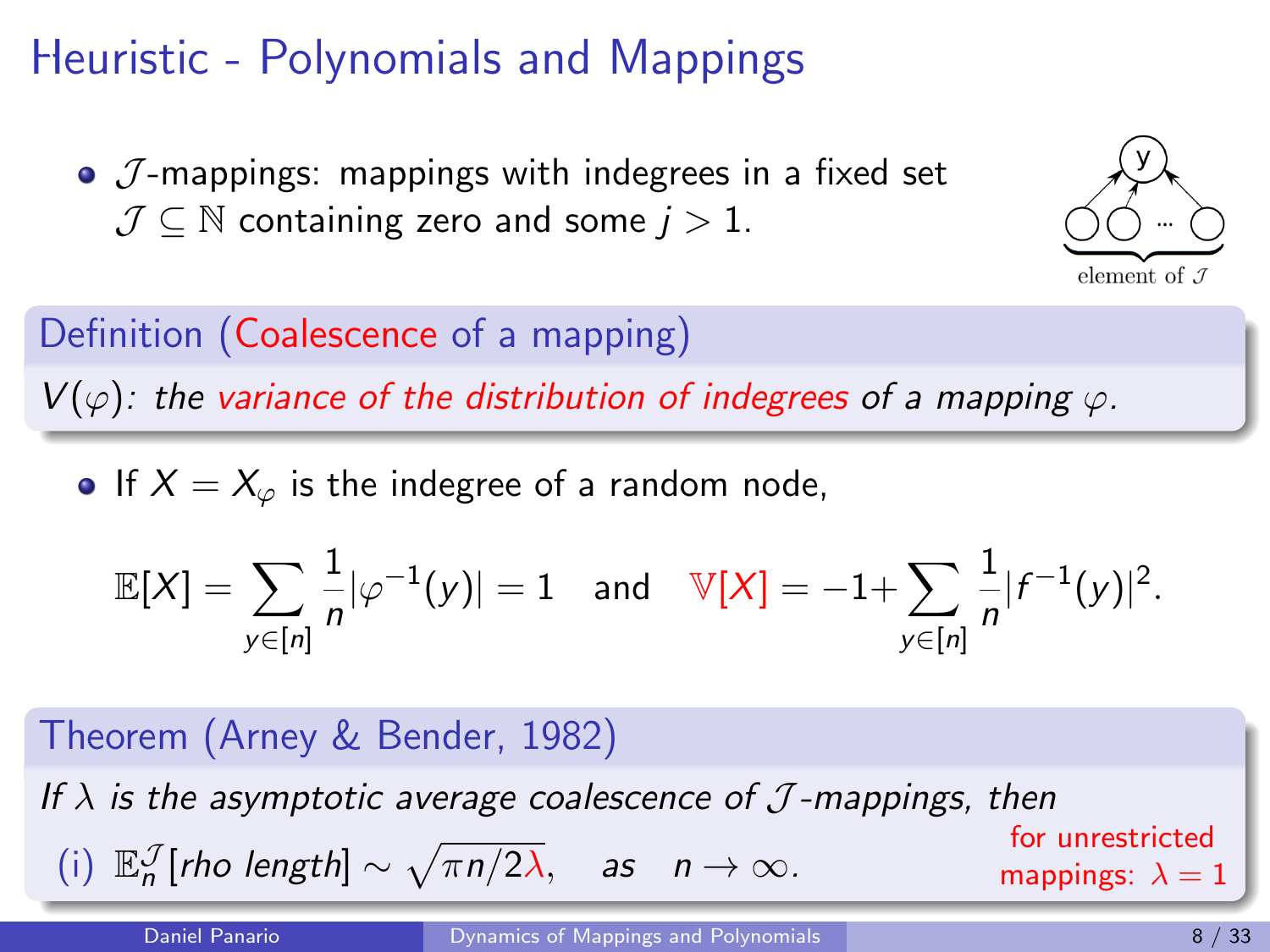$\bullet$   $\mathcal{J}$ -mappings: mappings with indegrees in a fixed set  $J \subset \mathbb{N}$  containing zero and some  $j > 1$ .



Definition (Coalescence of a mapping)  $V(\varphi)$ : the variance of the distribution of indegrees of a mapping  $\varphi$ .

• If  $X = X_{\varphi}$  is the indegree of a random node,

$$
\mathbb{E}[X] = \sum_{y \in [n]} \frac{1}{n} |\varphi^{-1}(y)| = 1 \text{ and } \mathbb{V}[X] = -1 + \sum_{y \in [n]} \frac{1}{n} |f^{-1}(y)|^2.
$$

| Theorem (Arney & Bender, 1982)                                                                                                               |                  |
|----------------------------------------------------------------------------------------------------------------------------------------------|------------------|
| If $\lambda$ is the asymptotic average coalescence of $\mathcal{J}$ -mappings, then similar results for similar results for other parameters |                  |
| (i) $\mathbb{E}_n^{\mathcal{J}}[\text{rho length}] \sim \sqrt{\pi n/2\lambda}$ , as $n \to \infty$ .                                         | other parameters |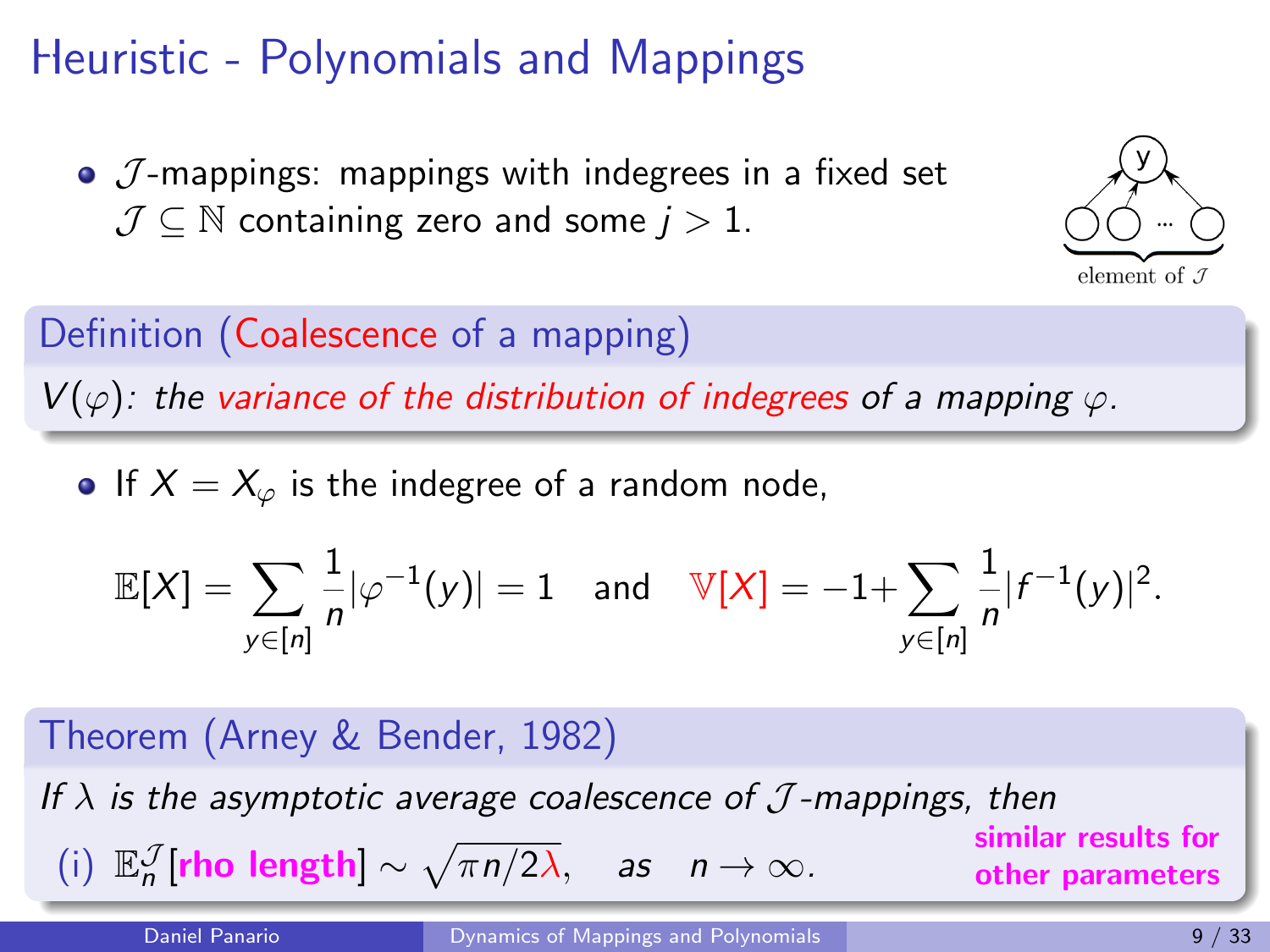(variance of the)

Distribution of indegrees: Affects the structure of a class of mappings.

• Let f be a polynomial modulo p and let  $V(f)$  be its coalescence. The Brent-Pollard heuristic predicts that the average rho length of  $f$  is:

$$
\sqrt{\frac{\pi n}{2V(f)}}.
$$

Factorization of the eighth Fermat number:  $f(x) = x^m + 1$ ,  $m = 2^k$ .

Brent R., Pollard J., Factorization of the eighth Fermat number, Math. Comp., 1981.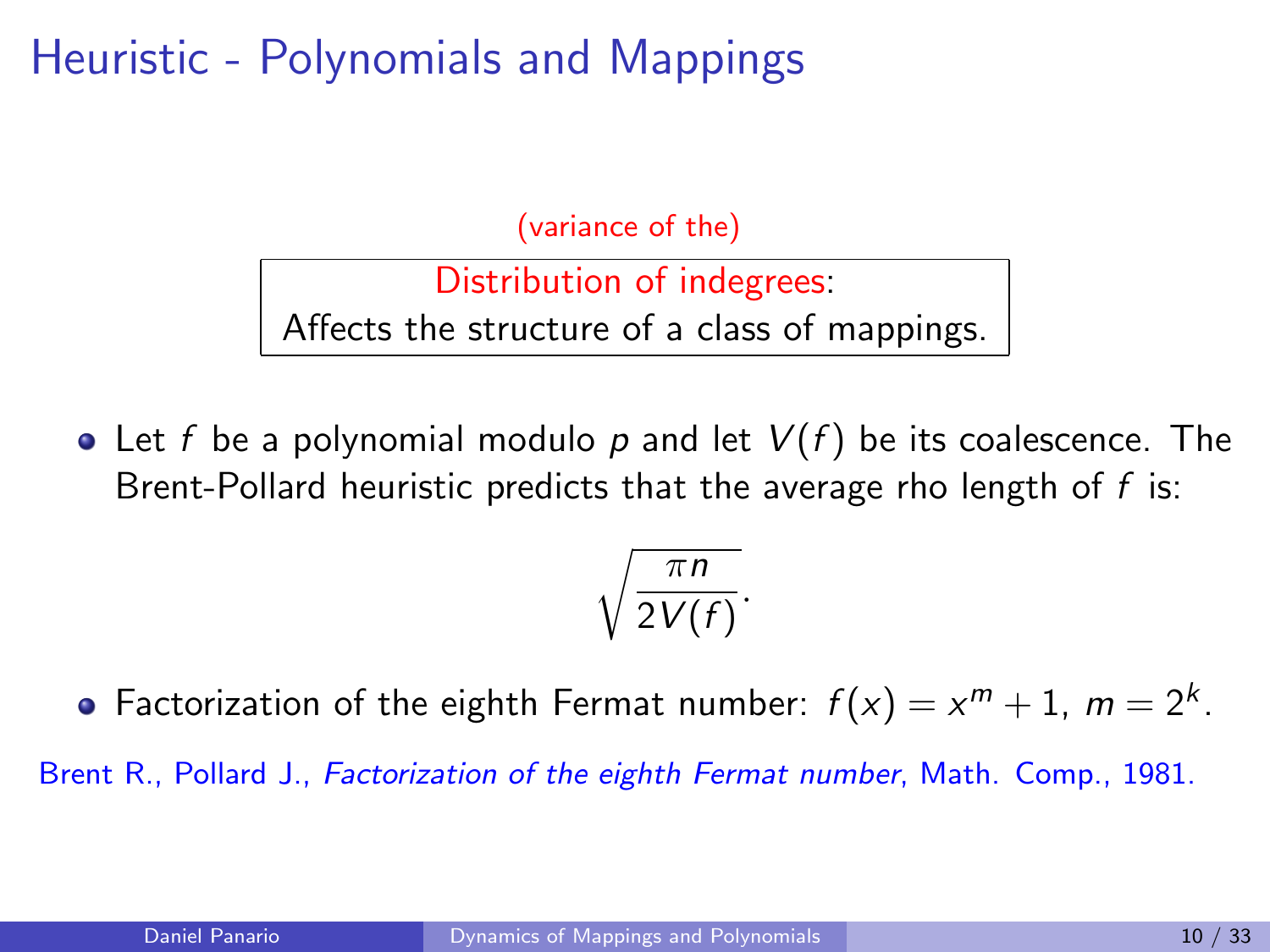# Our results - Introducing  $\{0, k\}$ -Mappings

• We consider  $\{0, k\}$ -mappings with the following motivation.

#### Theorem

Let  $f(x) = x^k + a$  be a polynomial modulo p. If  $p \equiv 1 \pmod k$ , then

- $(i)$  there is exactly one node with indegree 1;
- (ii) there are exactly  $(p-1)/k$  nodes with indegree k;
- (iii) all the other nodes have indegree 0.

We refer to these polynomials as  $\{0, k\}$ -polynomials.

Figure: Functional graph of  $x^3 + 1$  (mod 13).

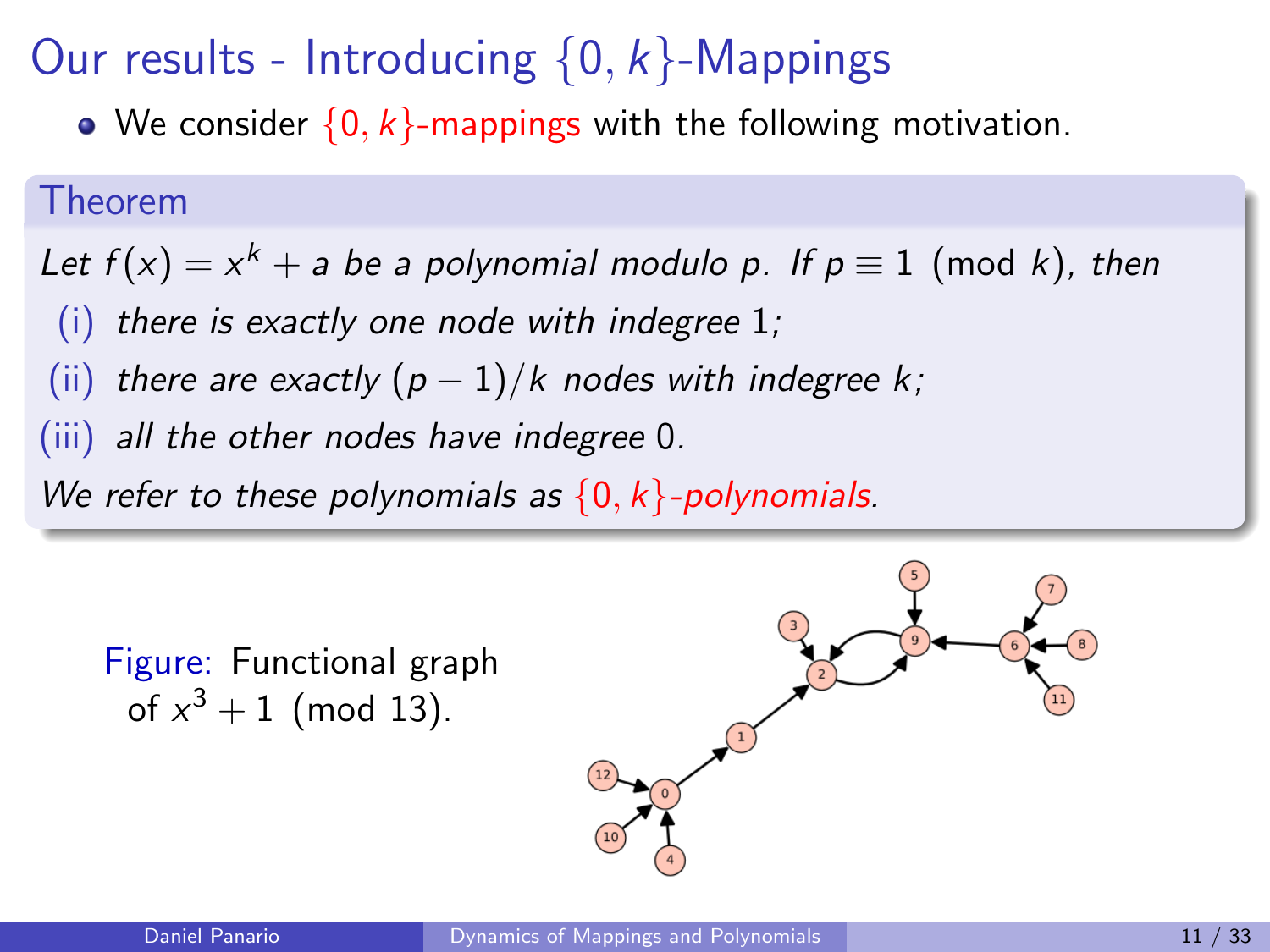### Our Results - Motivations

- Examples:
	- $\begin{aligned} \textbf{D} \ \ \{0,2\} \text{-mapings: polynomials}\ x^2 + a \ \ (\text{mod}\ \textit{p}),\ \textit{p} \ \text{odd}. \end{aligned}$
	- $\bullet\;\{0,k\}$ -mappings: polynomials  $x^{k}+a$  (mod  $p$ ),  $p\equiv 1$  (mod  $k$ ).
- Heuristic approximation of polynomials by mappings:
	- <sup>1</sup> J. M. Pollard, A monte carlo method for factorization, BIT, 1975.
	- <sup>2</sup> R. Brent and J. Pollard, Factorization of the eighth Fermat number, Math. Comp. 1981.
	- <sup>3</sup> R. Martins, D. Panario, On the Heuristic of Approximating Polynomials over Finite Fields by Random Mappings, to appear in IJNT, 2016.

We focus here on periods of iterations of mappings over finite fields with indegrees restricted to  $\{0, k\}$ .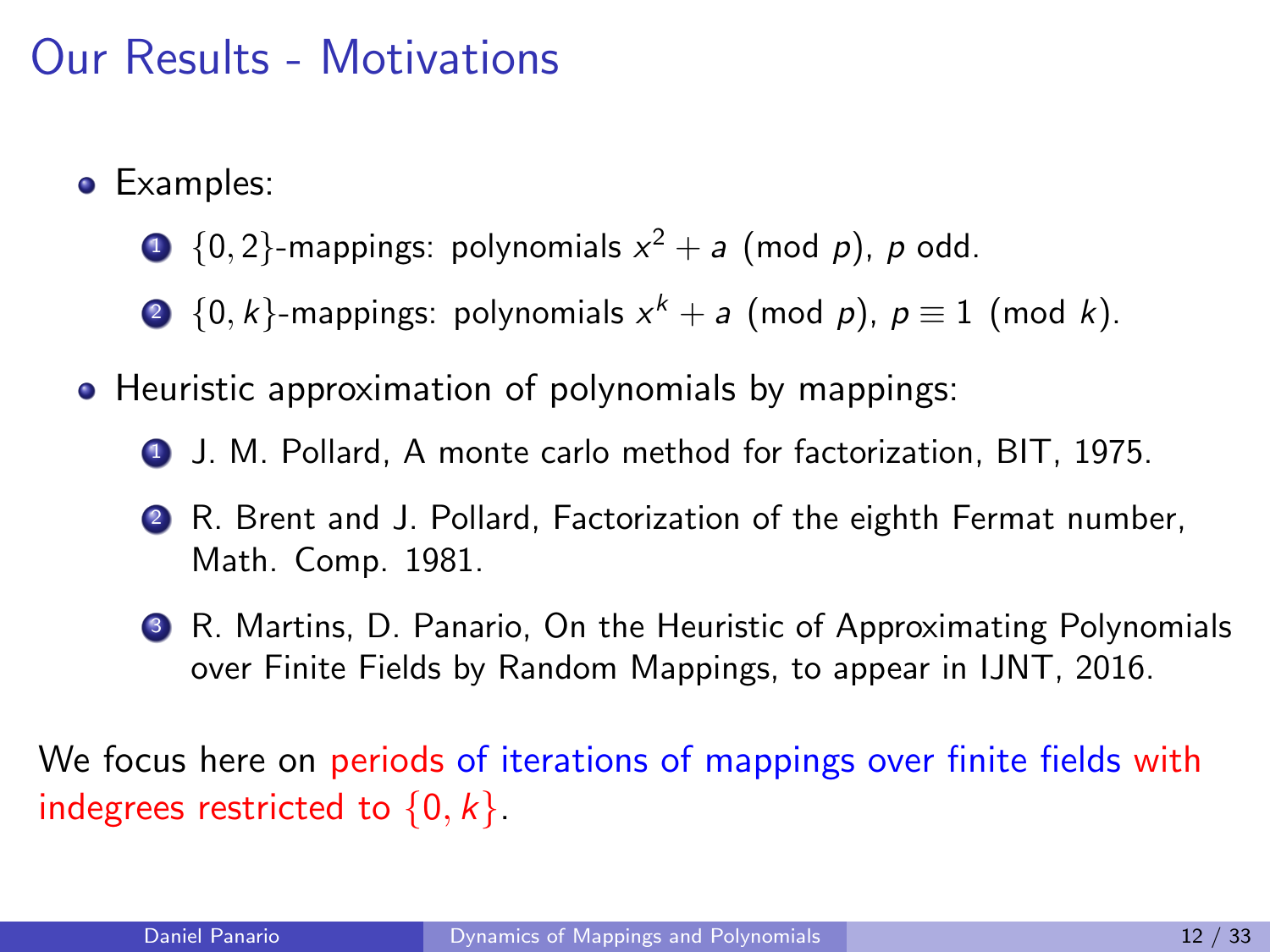# Part II Distribution of Cycles of  $\{0, k\}$ -Mappings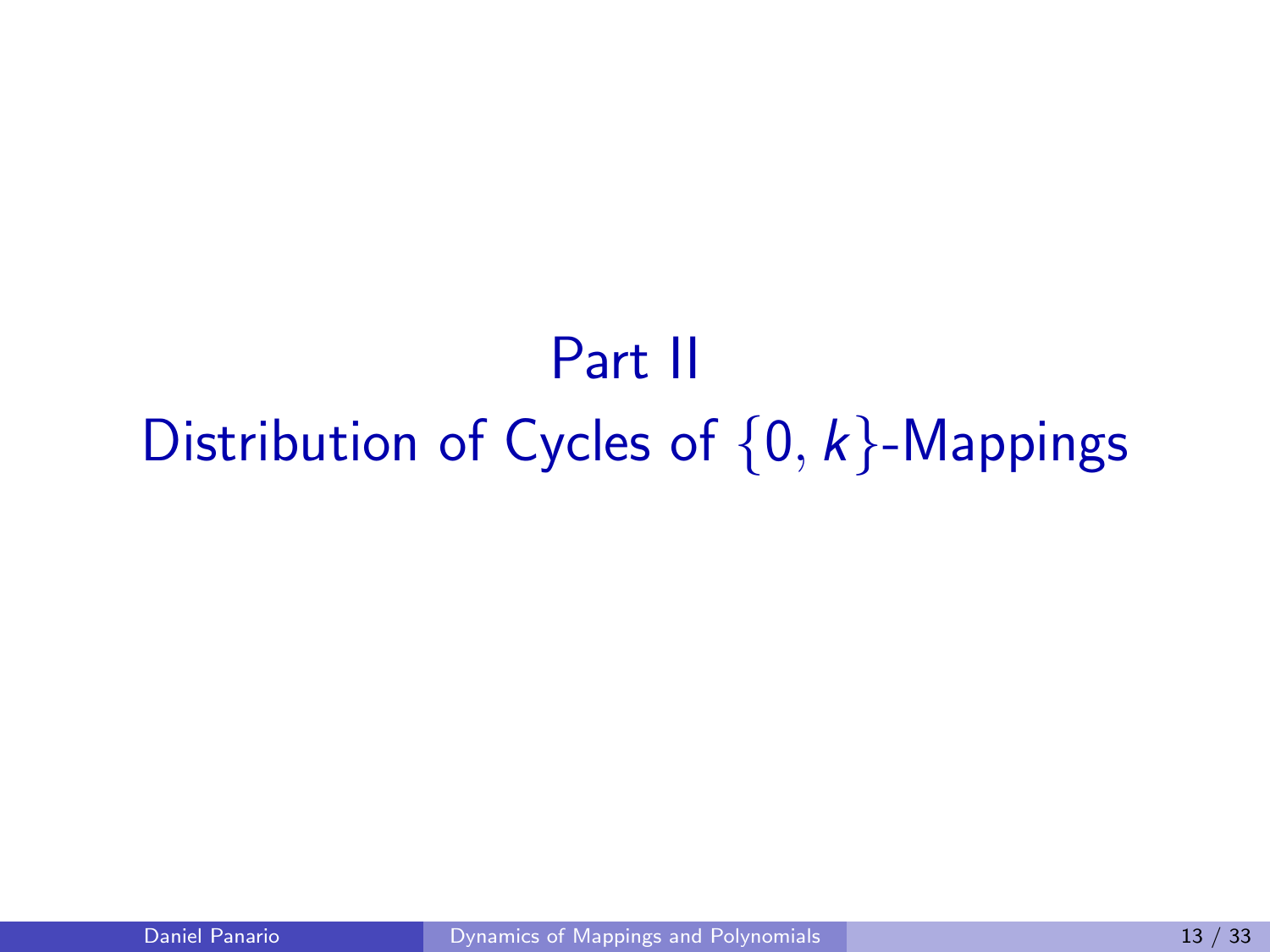## Parameter T: Definition

#### Definition (Parameter T)

If  $\varphi$  is a mapping, then  $\mathbf{T}(\varphi)$  is the least common multiple of the length of the cycles of  $\varphi$ .



Figure : The mapping  $\varphi(x) = x^6 + 2$  (mod 11) satisfies  $\mathbf{T}(\varphi) = 2$ .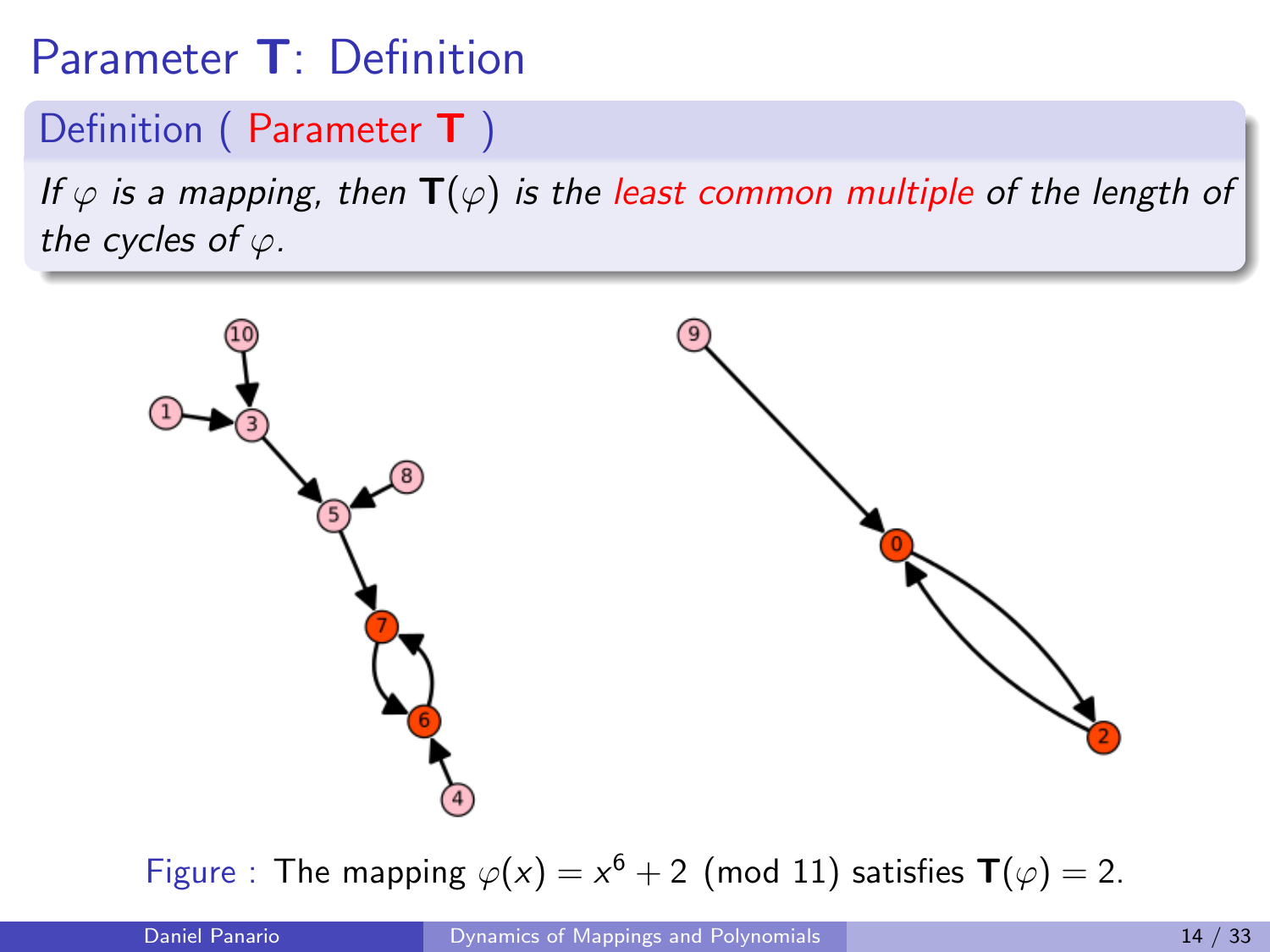### Parameter T: Definition



Figure : LCM of the length of the cycles:  $\mathbf{T}(\varphi) = 2$ .

#### • Equivalent definitions for T:

- $\textbf{1}$  Period of the sequence  $\varphi^{(m)} = \varphi \circ \varphi^{(m-1)}, \ m \geq 1.$
- $\textbf{2}$  The least integer  $\textbf{\textit{T}}\geq 1$  s.t.  $\varphi^{(m+\textbf{\textit{T}})}=\varphi^{(m)}$  for all  $m\geq n.$
- <sup>3</sup> Order of the permutation given by the cyclic nodes.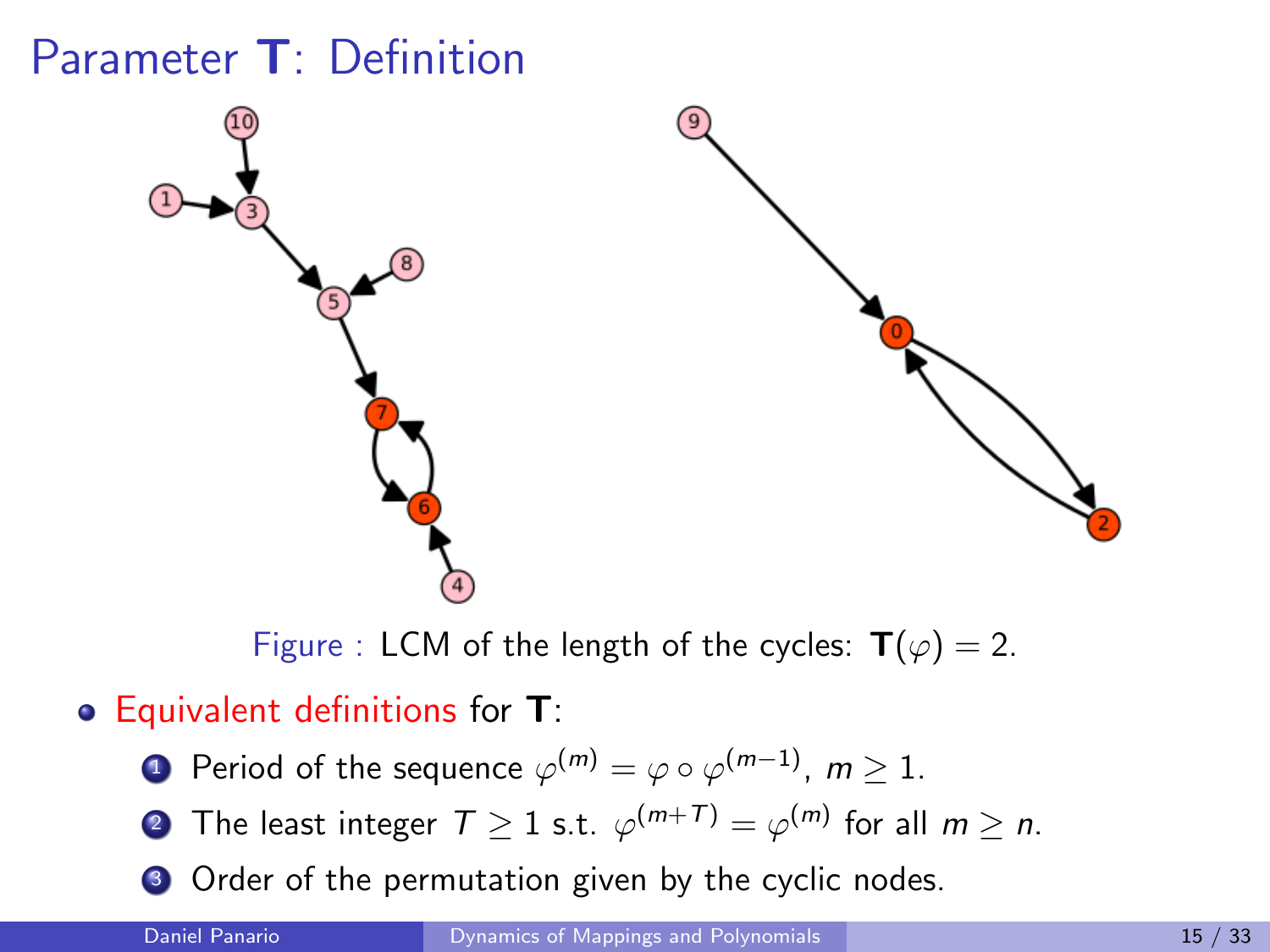#### Parameter T: Convergence to Gaussian Distribution

#### Theorem (Convergence in distribution of  $log T$ )

For any fixed 
$$
x \in \mathbb{R}
$$
:  $\lim_{n \to \infty} \mathbb{P}_n \left[ \frac{\log T - h_n}{b_n} \le x \right] = \frac{1}{\sqrt{2\pi}} \int_{-\infty}^x e^{-t^2/2} dt$ ,  
where  $h_n = (\log^2 n)/8$  and  $b_n = (\log^{3/2} n)/\sqrt{24}$ .

B. Harris, The asymptotic distribution of the order of elements in symmetric semigroups, Journal of Combinatorial Theory Series A, 1973.

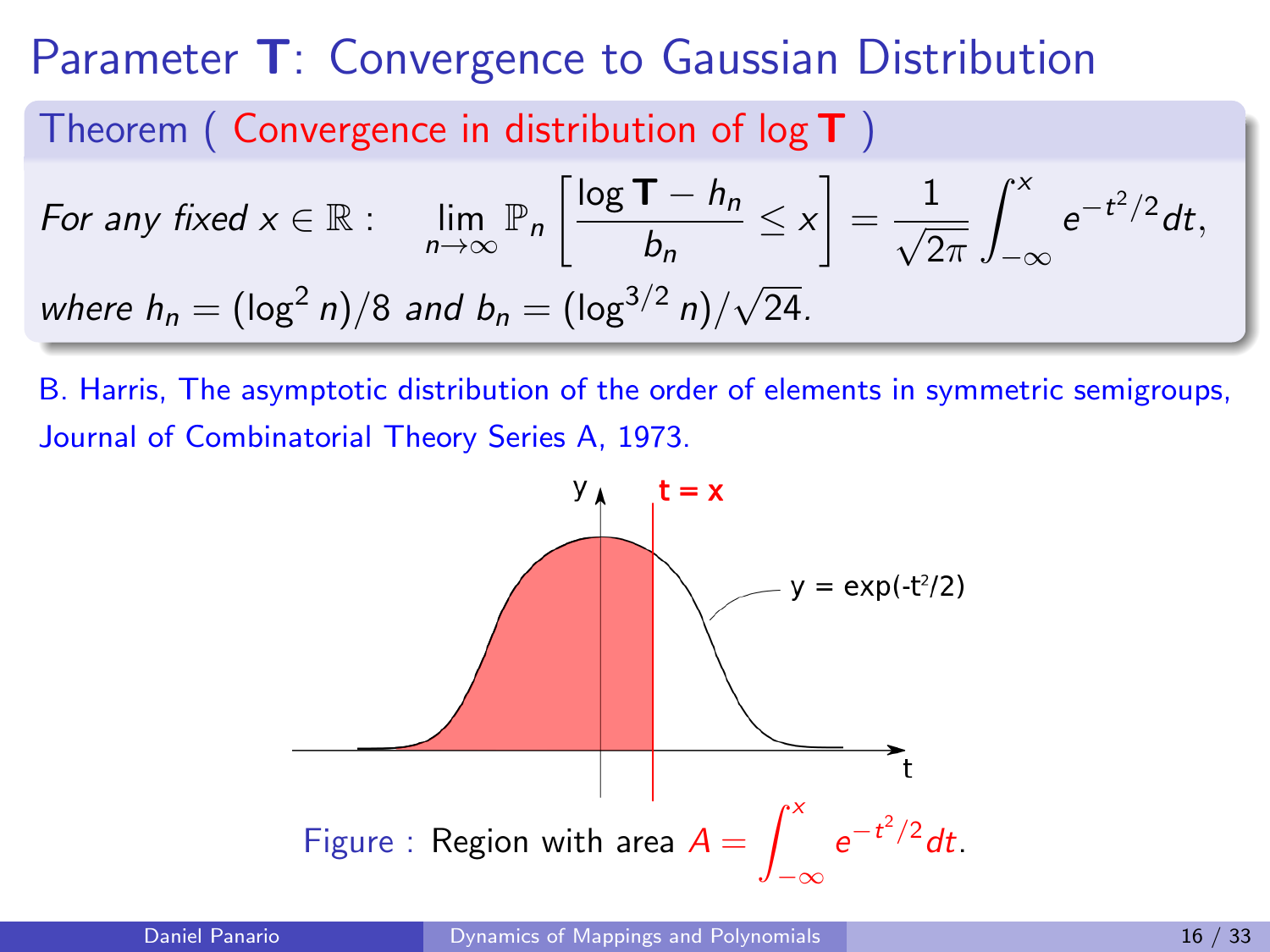### Parameter T: Expected Value

#### Theorem (Convergence in distribution of  $log T$ )

For any fixed 
$$
x \in \mathbb{R}
$$
:  $\lim_{n \to \infty} \mathbb{P}_n \left[ \frac{\log \mathbf{T} - h_n}{b_n} \le x \right] = \frac{1}{\sqrt{2\pi}} \int_{-\infty}^x e^{-t^2/2} dt$ ,  
where  $h_n = (\log^2 n)/8$  and  $b_n = (\log^{3/2} n)/\sqrt{24}$ .

B. Harris, The asymptotic distribution of the order of elements in symmetric semigroups, Journal of Combinatorial Theory Series A, 1973.

Theorem ( Expected value of T )  $\mathbb{E}_n[\mathsf{T}] = \exp\left(k_0 \sqrt[3]{\frac{n}{\ln n}}\right)$  $log<sup>2</sup> n$  $(1+o(1))$ , as  $n \to \infty$ . where  $k_0 \approx 3.36$ .

Schmutz, E. Period lengths for iterated functions. Combinatorics, Probability and Computing, 2011.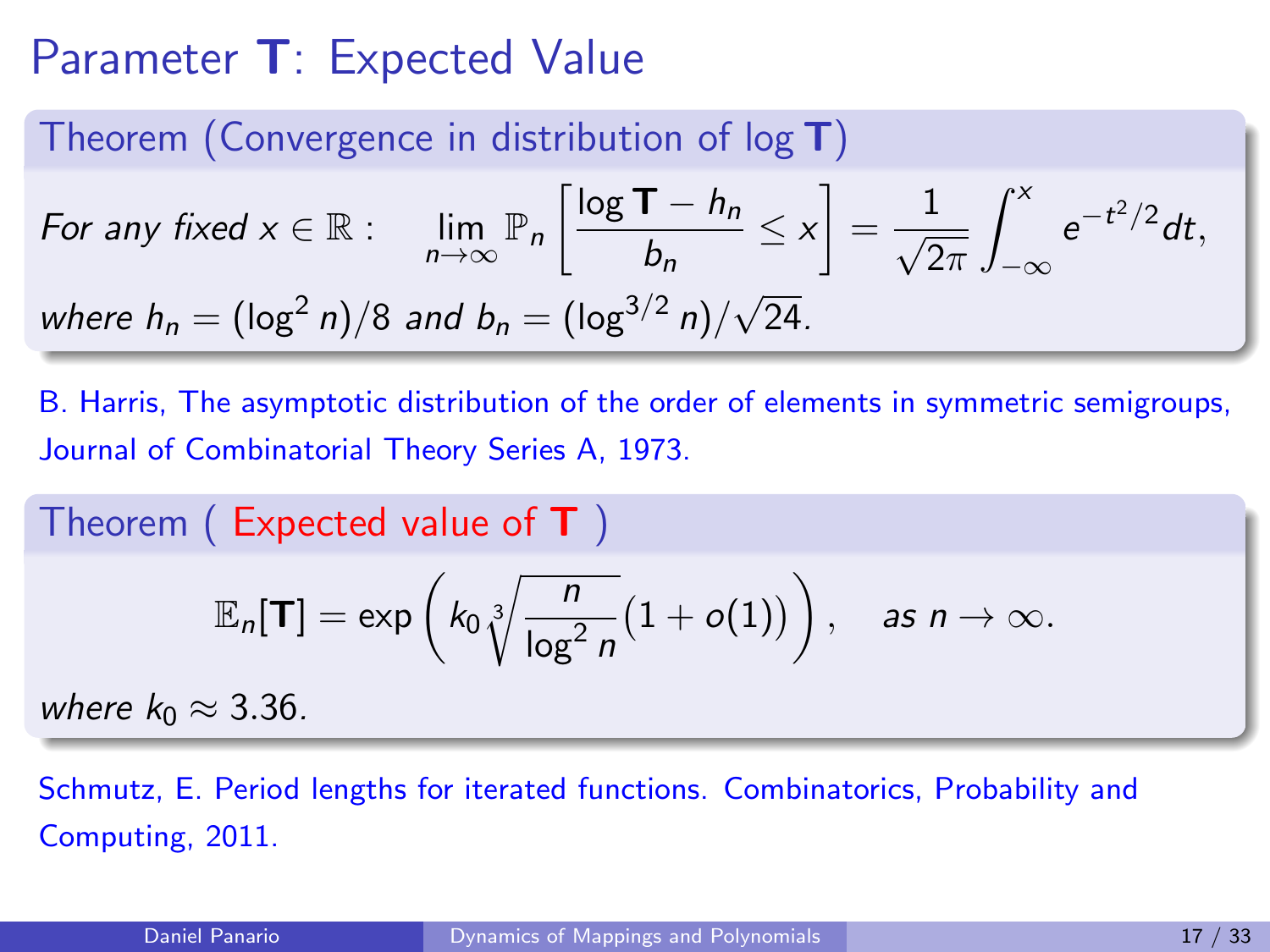#### Parameter B: Definition

#### Definition (Parameter B)

If f is a mapping, then  $\mathbf{B}(\varphi)$  is product of the length of the cycles of  $\varphi$ .



Figure : Product of the length of the cycles:  $\mathbf{B}(\varphi) = 4$ .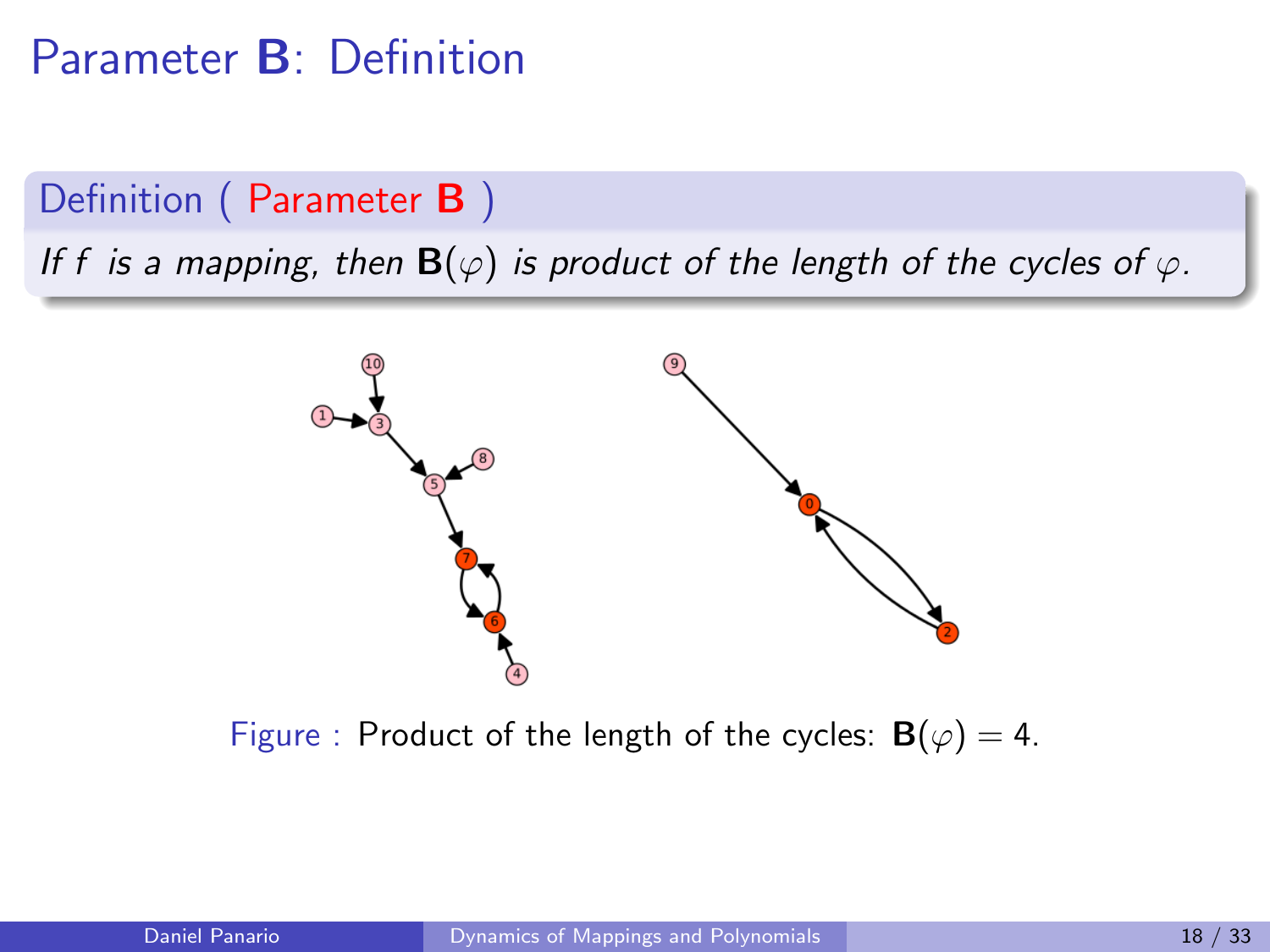#### Parameter B - Expected Value

Theorem ( Expected value of B )

$$
\mathbb{E}_n[\mathbf{B}] = \exp\left(\frac{3}{2}\sqrt[3]{n}(1+o(1))\right), \quad \text{as } n \to \infty.
$$

E. Schmutz, Period lengths for iterated functions. C. P. C., 2011.

**B** may be a good approximation for **T**: for any  $\delta, \varepsilon > 0$ ,

$$
\mathbb{P}_n\left[\frac{\log \mathbf{B} - \log \mathbf{T}}{\log^{1+\delta} n} \geq \varepsilon\right] \leq \frac{c(\log \log n)^2}{\varepsilon \log^{\delta} n} \to 0, \quad \text{as } n \to \infty.
$$

E. Schmutz, Period lengths for iterated functions. C. P. C., 2011.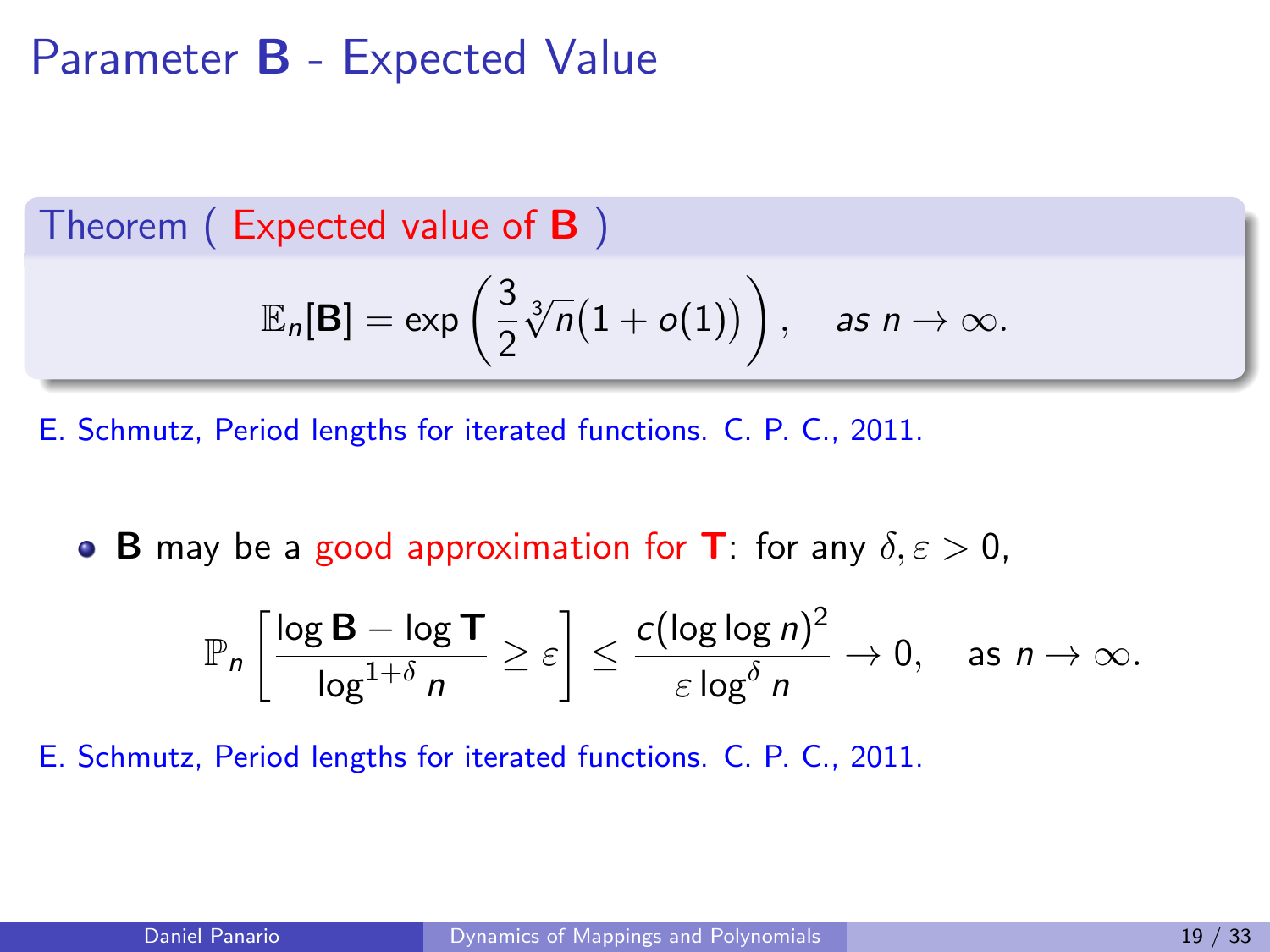•  ${0, k}$ -polynomials: best modelled by  ${0, k}$ -mappings.

Theorem (Schmutz 2011)

$$
\log \mathbb{E}_n^{\mathbb{N}}[\mathbf{B}] \sim \frac{3}{2} \cdot \sqrt[3]{n} \quad \text{and} \quad \log \mathbb{E}_n^{\mathbb{N}}[\mathbf{T}] \sim k_0 \cdot \sqrt[3]{n} \cdot \frac{1}{\log^{2/3} n}
$$

Theorem (Martins, Panario, Qureshi, Schmutz 2016)

$$
\log \mathbb{E}_n^{\{0,k\}}[\mathbf{B}] \sim \frac{3}{2} \cdot \sqrt[3]{\frac{n}{\lambda}} \quad \text{and} \quad \log \mathbb{E}_n^{\{0,k\}}[\mathbf{T}] \sim k_0 \cdot \sqrt[3]{\frac{n}{\lambda}} \cdot \frac{1}{\log^{2/3} n}
$$

Arney & Bender results:

Average rho length of unrestricted mappings <sup>E</sup>

$$
\mathbb{E}_n^{\mathbb{N}}[\rho] \stackrel{n\to\infty}{\sim} \sqrt{\frac{\pi n}{2}}.
$$

Average rho length of  $J$ -mappings

$$
\mathbb{E}_n^{\mathcal{J}}[\rho] \stackrel{n\to\infty}{\sim} \sqrt{\frac{\pi n}{2\lambda}}.
$$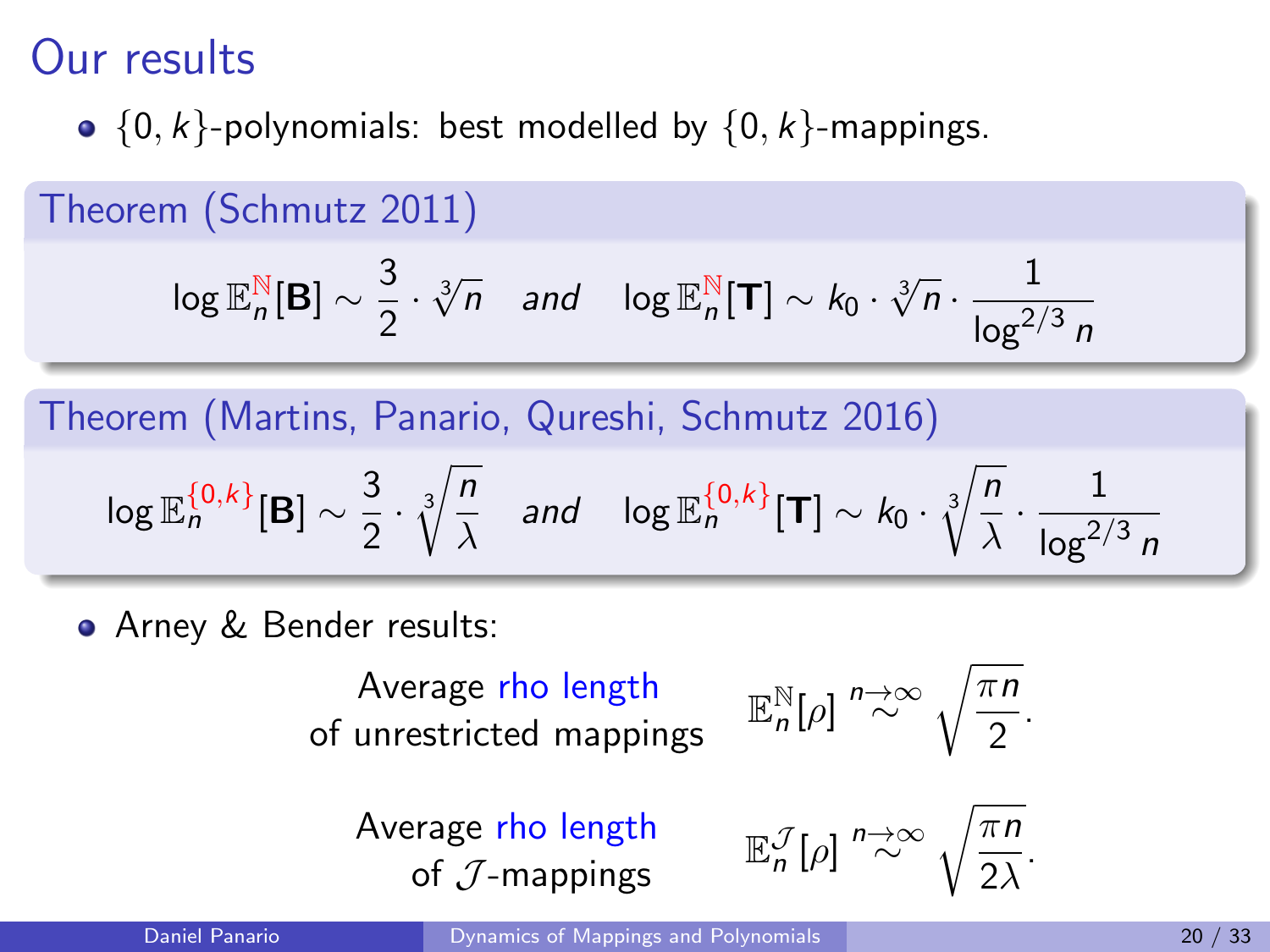•  ${0, k}$ -polynomials: best modelled by  ${0, k}$ -mappings.

Theorem (Schmutz 2011)

$$
\log \mathbb{E}_n^{\mathbb{N}}[\mathbf{B}] \sim \frac{3}{2} \cdot \sqrt[3]{n} \quad \text{and} \quad \log \mathbb{E}_n^{\mathbb{N}}[\mathbf{T}] \sim k_0 \cdot \sqrt[3]{n} \cdot \frac{1}{\log^{2/3} n}
$$

Theorem (Martins, Panario, Qureshi, Schmutz 2016)

$$
\log \mathbb{E}_n^{\{0,k\}}[\mathbf{B}] \sim \frac{3}{2} \cdot \sqrt[3]{\frac{n}{\lambda}} \quad \text{and} \quad \log \mathbb{E}_n^{\{0,k\}}[\mathbf{T}] \sim k_0 \cdot \sqrt[3]{\frac{n}{\lambda}} \cdot \frac{1}{\log^{2/3} n}
$$

Arney & Bender results:

Average rho length of unrestricted mappings

$$
\mathbb{E}_n^{\mathbb{N}}[\rho] \stackrel{n\to\infty}{\sim} \sqrt{\frac{\pi n}{2}}.
$$

Average rho length of  $\mathcal{J}$ -mappings

$$
\mathbb{E}_{n}^{\mathcal{J}}[\rho] \stackrel{n\to\infty}{\sim} \sqrt{\frac{\pi}{2} \frac{\Pi}{\lambda}}.
$$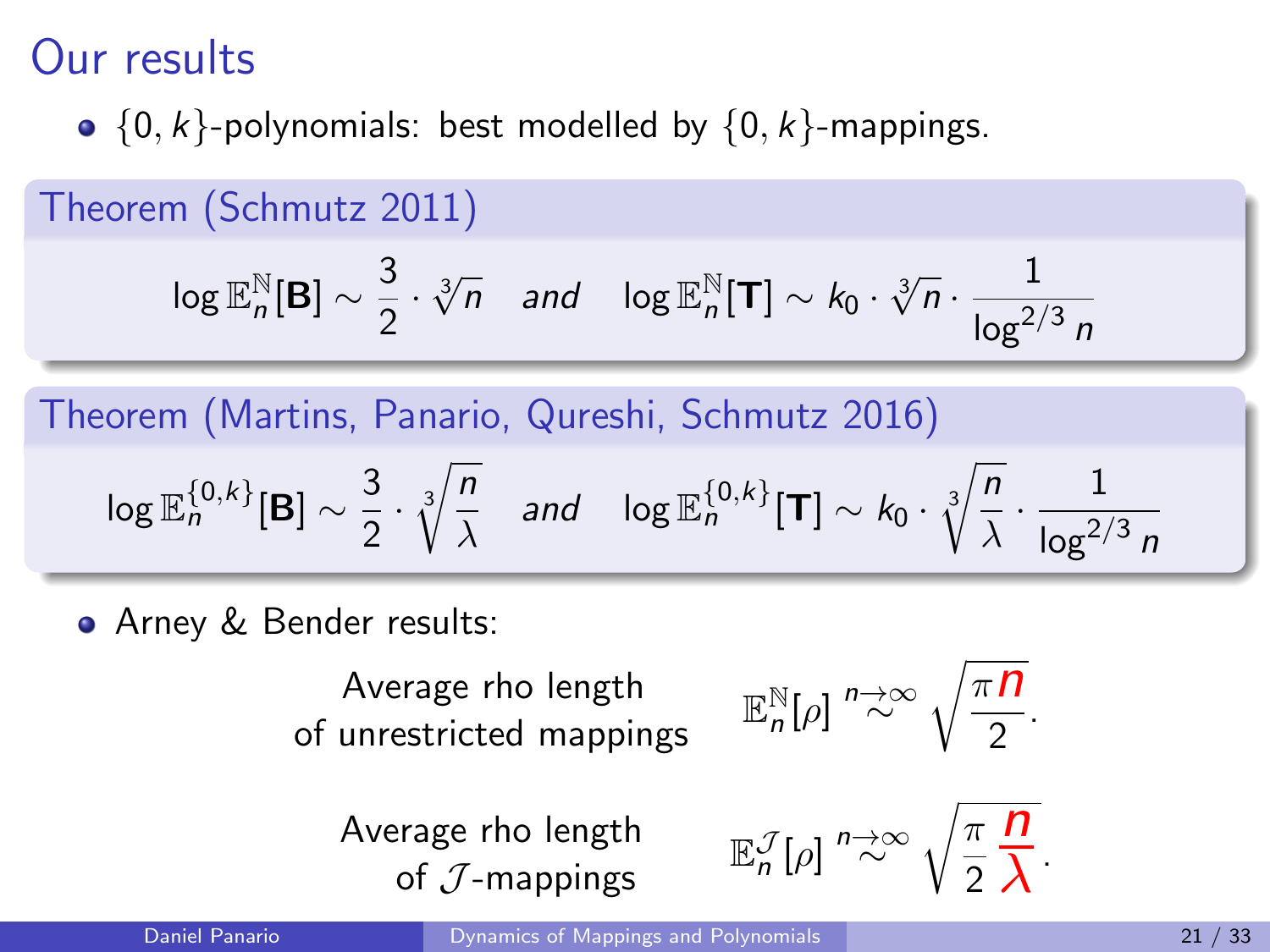•  ${0, k}$ -polynomials: best modelled by  ${0, k}$ -mappings.

Theorem (Schmutz 2011)

$$
\log \mathbb{E}_n^{\mathbb{N}}[\mathbf{B}] \sim \frac{3}{2} \cdot \sqrt[3]{\mathbf{n}} \quad \text{and} \quad \log \mathbb{E}_n^{\mathbb{N}}[\mathbf{T}] \sim k_0 \cdot \sqrt[3]{n} \cdot \frac{1}{\log^{2/3} n}
$$

Theorem (Martins, Panario, Qureshi, Schmutz 2016)

$$
\log \mathbb{E}_{n}^{\{0,k\}}[\mathbf{B}] \sim \frac{3}{2} \cdot \sqrt[3]{\frac{n}{\lambda}} \quad \text{and} \quad \log \mathbb{E}_{n}^{\{0,k\}}[\mathbf{T}] \sim k_0 \cdot \sqrt[3]{\frac{n}{\lambda}} \cdot \frac{1}{\log^{2/3} n}
$$

Arney & Bender results:

Average rho length of unrestricted mappings

$$
\mathbb{E}_n^{\mathbb{N}}[\rho] \stackrel{n\to\infty}{\sim} \sqrt{\frac{\pi n}{2}}.
$$

Average rho length of  $\mathcal{J}$ -mappings

$$
\mathbb{E}_n^{\mathcal{J}}[\rho] \stackrel{n\to\infty}{\sim} \sqrt{\frac{\pi n}{2\lambda}}.
$$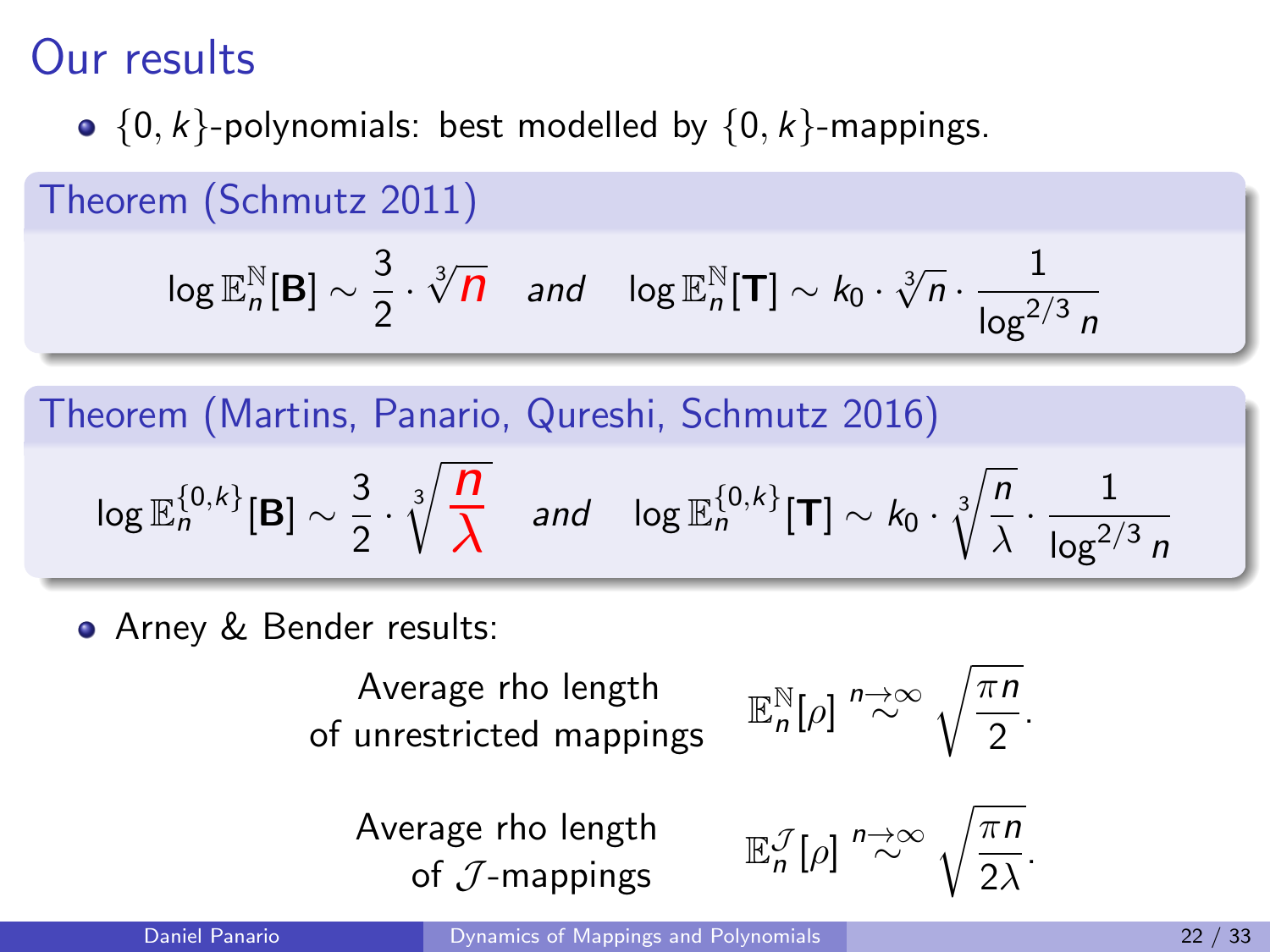•  ${0, k}$ -polynomials: best modelled by  ${0, k}$ -mappings.

Theorem (Schmutz 2011)  $\log \mathbb{E}_n^{\mathbb{N}}$  $\frac{N}{n}$ [B]  $\sim \frac{3}{2}$  $\frac{3}{2} \cdot \sqrt[3]{n}$  and  $\log \mathbb{E}_{n}^{\mathbb{N}}$  $\sum_{n=1}^{\infty}$ [T] ∼ k<sub>0</sub> ·  $\sqrt[3]{\mathbf{n}} \cdot \frac{1}{\sqrt{2}}$  $\log^{2/3} n$ 

Theorem (Martins, Panario, Qureshi, Schmutz 2016)

$$
\log \mathbb{E}_{n}^{\{0,k\}}[\mathbf{B}] \sim \frac{3}{2} \cdot \sqrt[3]{\frac{n}{\lambda}} \quad \text{and} \quad \log \mathbb{E}_{n}^{\{0,k\}}[\mathbf{T}] \sim k_0 \cdot \sqrt[3]{\frac{n}{\lambda}} \cdot \frac{1}{\log^{2/3} n}
$$

Arney & Bender results:

Average rho length of unrestricted mappings

$$
\mathbb{E}_n^{\mathbb{N}}[\rho] \stackrel{n\to\infty}{\sim} \sqrt{\frac{\pi n}{2}}.
$$

Average rho length of  $\mathcal{J}$ -mappings

$$
\mathbb{E}_n^{\mathcal{J}}[\rho] \stackrel{n\to\infty}{\sim} \sqrt{\frac{\pi n}{2\lambda}}.
$$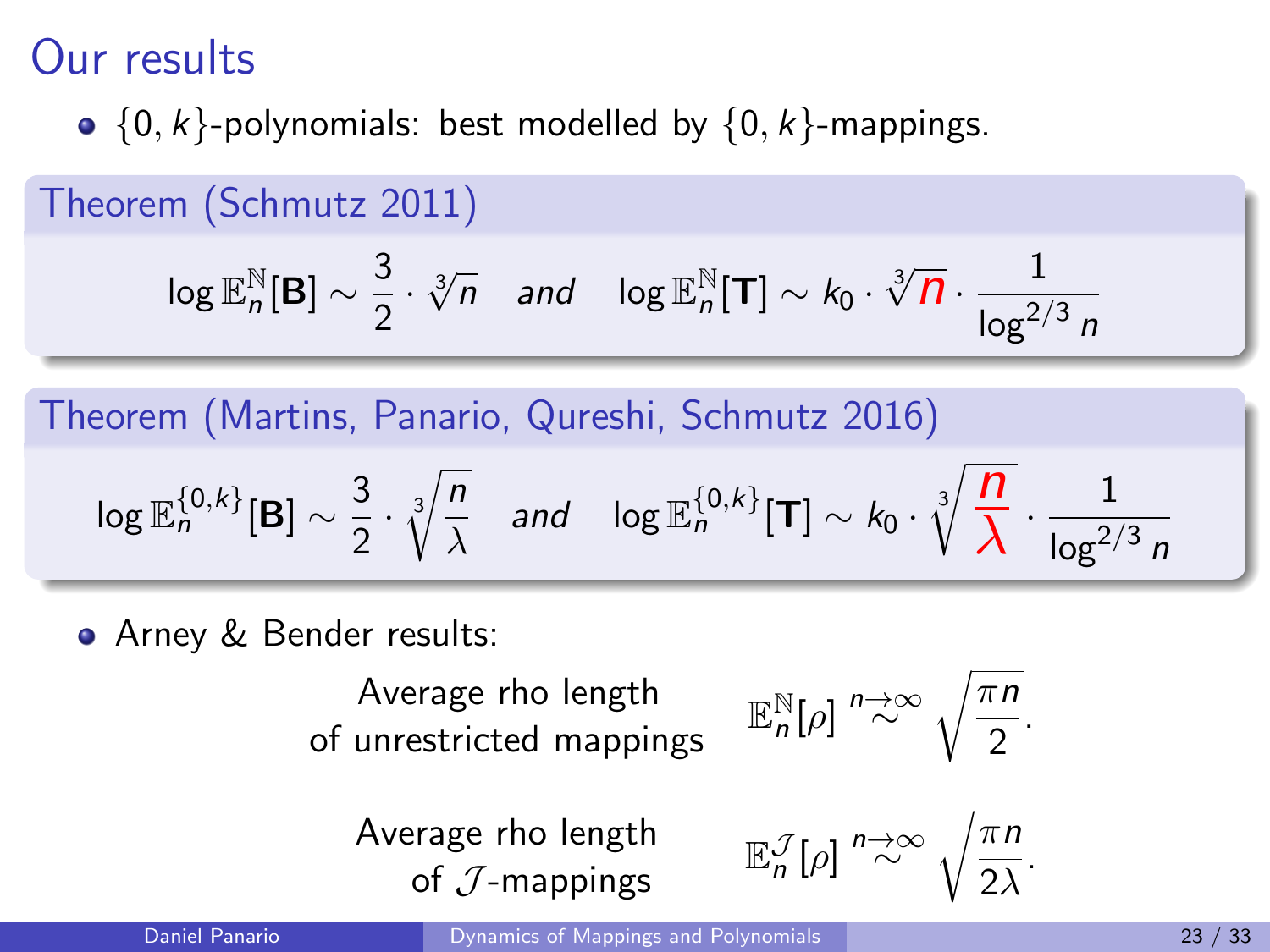#### Sketch of Proof

Let  $\Omega^{\{0,k\}}_n$  be the set of  $\{0,k\}$ -mappings,  $\mathcal{Z}=\mathcal{Z}(f)$  be the set of cyclic nodes of a mapping  $f\in \Omega_{n}^{\{0,k\}}$  and denote by  $\textsf{\textbf{Z}}=|\mathcal{Z}|.$ 

We index probabilities and expected values by the set of allowed indegrees of the class of mappings in question:  $N$  in the general random case and  $\{0,k\}$  in our case. We can write the expected value of  $\textsf{\textbf{T}}$  over  $\Omega^{ \{0,k \} }_{n}$  as

$$
\mathbb{E}_{n}^{\{0,k\}}[\mathbf{T}] = \sum_{m=1}^{n} \mathbb{P}_{n}^{\{0,k\}}[\mathbf{Z} = m] \mathbb{E}_{n}^{\{0,k\}}[\mathbf{T}|\mathbf{Z} = m]
$$

$$
= \sum_{m=1}^{n} \mathbb{P}_{n}^{\{0,k\}}[\mathbf{Z} = m]M_{m}
$$

where  $M_m$  is the expected order of a random permutation of  $S_m$ .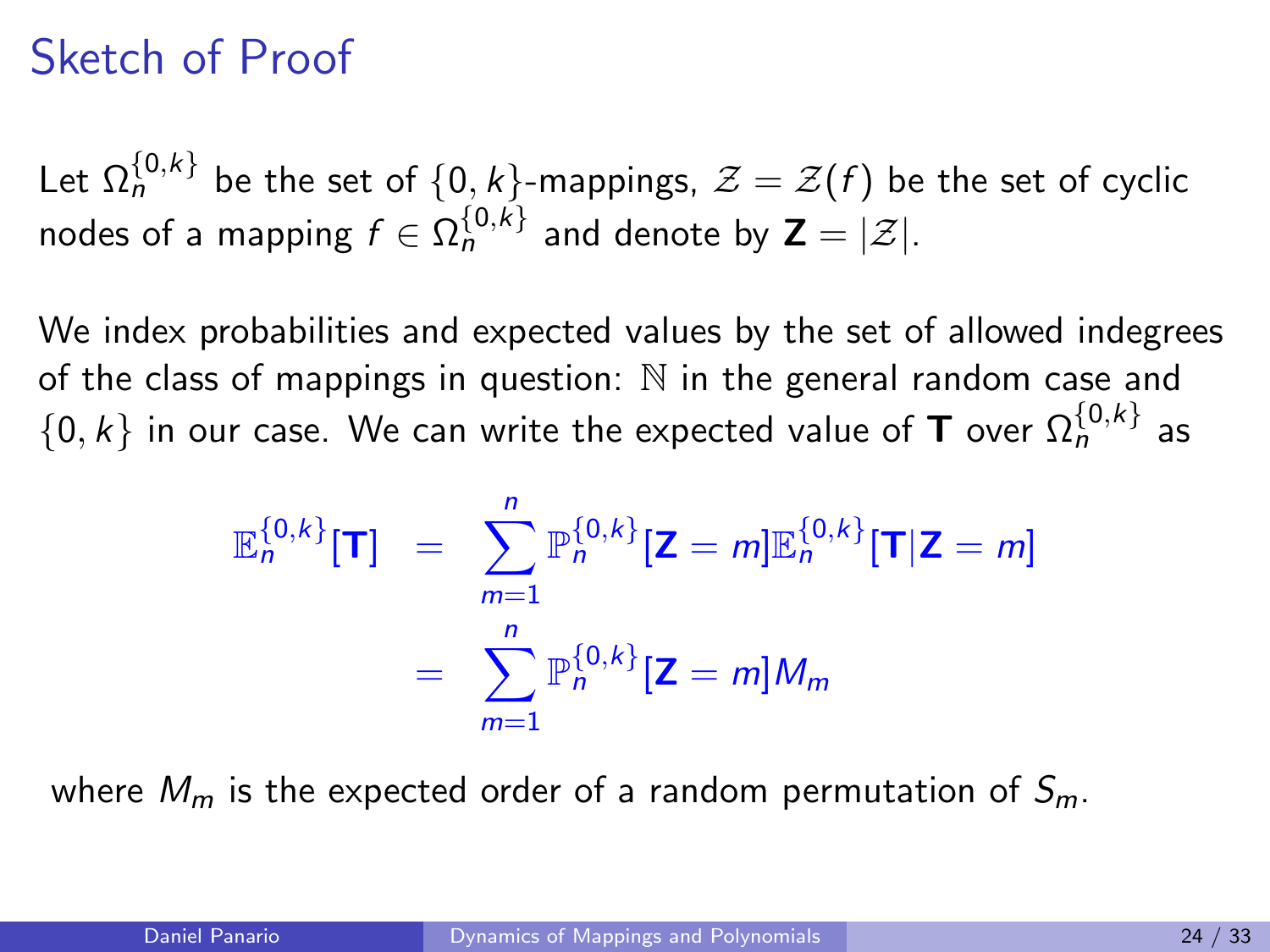#### Lemma

If f is a  $\{0, k\}$ -mapping on n nodes, then  $n = kh$  for some  $h \le 1$  and the coalescence of a f is  $\lambda = \lambda(f) = k - 1$ .

Indeed, since there are exactly  $h = n/k$  nodes with indegree k, the coalescence of a  $\{0, k\}$ -mapping satisfies

$$
\lambda = \frac{n}{k} \cdot \frac{1}{n} \cdot k^2 - 1 = k - 1.
$$

For  $\mathbb{P}_{n}^{\{0,k\}}[\mathsf{Z}=m]$  we use the following result:

Lemma (Rubin and Sitgreaves, 1953) If  $\lambda = k - 1$ , then

$$
\mathbb{P}_n^{\{0,k\}}[\mathbf{Z}=m] = \lambda k^{m-1} {h-1 \choose m-1} {n-1 \choose m}^{-1}
$$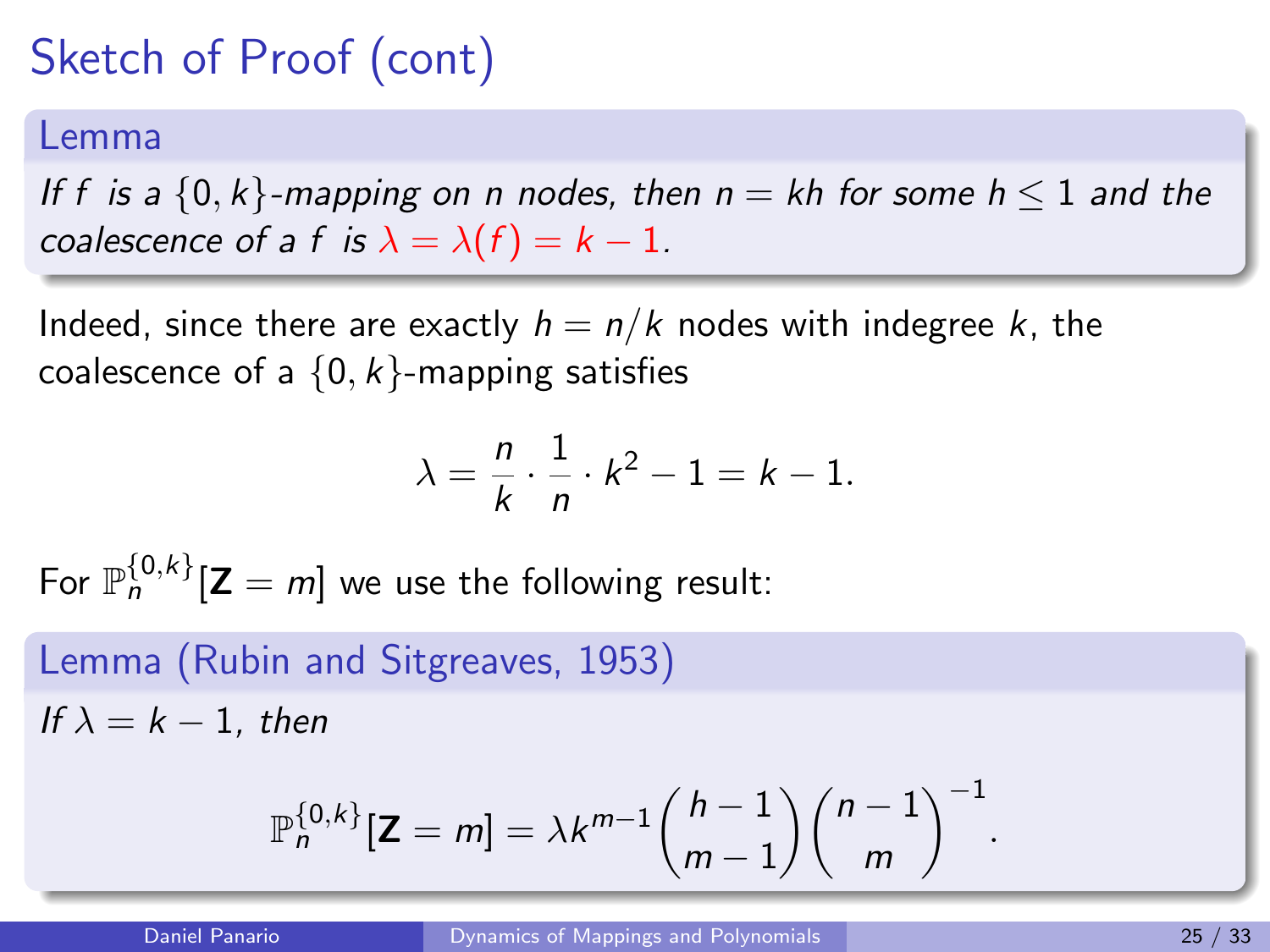For  $M_m$ , the expected order of a random uniform permutation, we use classical results due to Erdös-Turan and others; we use a version with improved error terms given in the next lemma.

#### Lemma (Stong 1998)

Let  $M_m$  be the expected order of a random permutation of  $S_m$  and let  $\beta_0 = \sqrt{81}$  where

$$
I = \int_0^\infty \log \log \left(\frac{e}{1 - e^t}\right) dt.
$$

Then,

$$
\log M_m = \beta_0 \sqrt{\frac{m}{\log m}} + O\left(\frac{\sqrt{m} \log \log m}{\log m}\right)
$$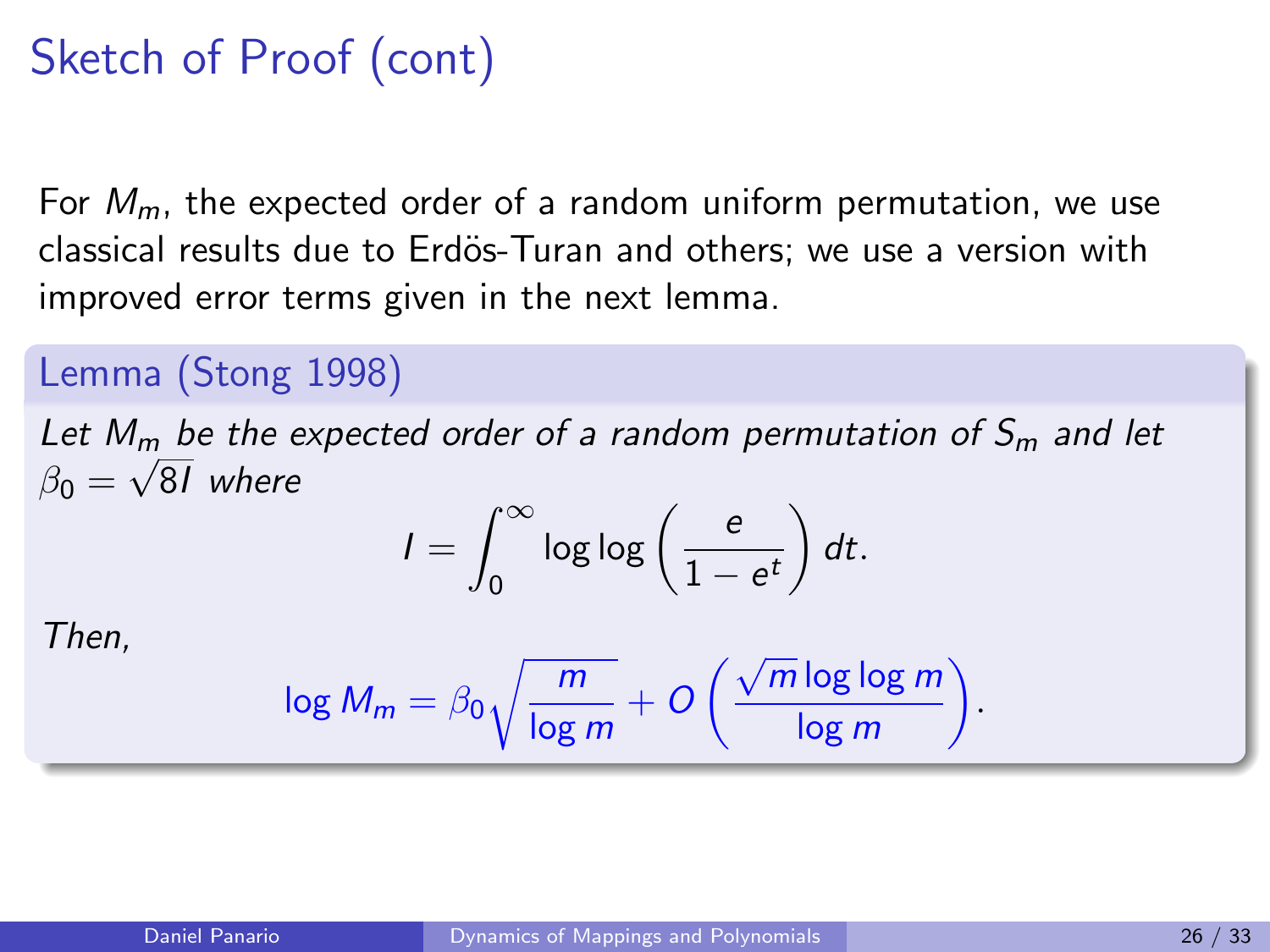Let  $\hat{m}$  be the integer that maximizes  $\mathbb{P}_{n}^{\{0,k\}}[\mathbf{Z}=m]M_{m}$ . We estimate the expected value of **T** by noting that, for all  $m_0 \in [1, n]$ ,

 $\mathbb{P}_n^{\{0,k\}}[\mathbf{Z}=m_0]M_{m_0}\leq \mathbb{E}_n^{\{0,k\}}[\mathbf{T}]\leq n\mathbb{P}_n^{\{0,k\}}[\mathbf{Z}=\widehat{m}]M_m.$ 

To study  $\mathbb{P}^{\{0,k\}}_n[\mathsf{Z}=m]M_m$ , we extend the binomials in Rubin and Sitgreaves's result using the Gamma function, and use Stong's result to finally consider the function

$$
\phi_{n,\varepsilon}(x) = \lambda x k^{x-1} \frac{\Gamma(h)}{\Gamma(h-x+1)} \frac{\Gamma(n-x)}{\Gamma(n)} \exp\left(\beta_{\varepsilon} \sqrt{\frac{x}{\log x}}\right),
$$
  
for  $n \ge 1, -1 < \varepsilon < 1$ ,  $\phi_{n,\varepsilon}$ :  $(1, n) \to \mathbb{R}$  and  $\beta_{\varepsilon} = \beta_0 + \varepsilon$ .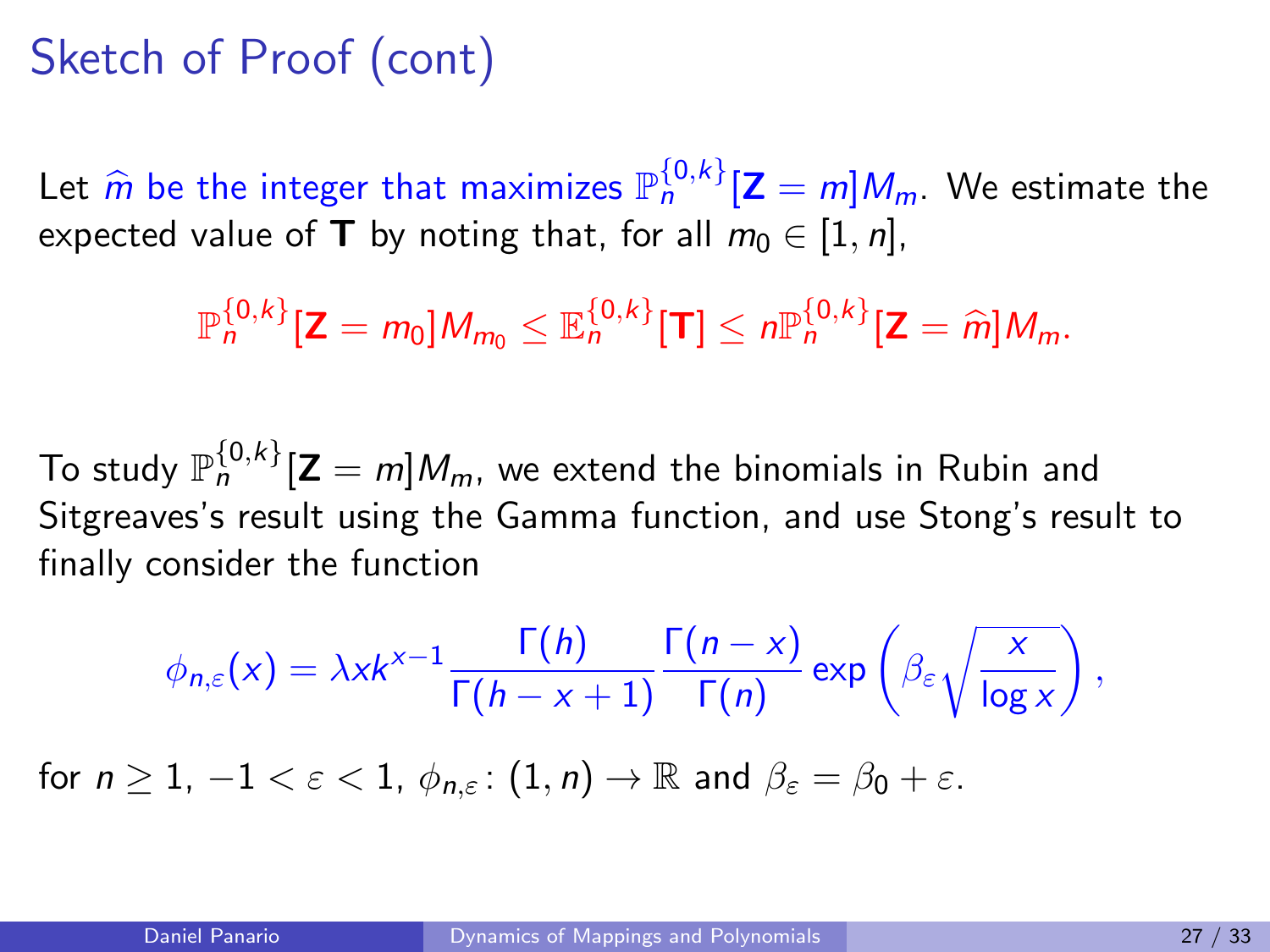We show that  $\log \phi_{n,\varepsilon}(x)$  has a unique maximum in  $(1, n)$  at

$$
\beta_{\varepsilon}^{2/3} \sqrt{\frac{3}{8}} \left(\frac{n}{\lambda}\right)^{2/3} \frac{1}{\log^{1/3} n}.
$$

At that value, for  $k_{\varepsilon}=\beta_{\varepsilon}^{4/3}\frac{3^{5/3}}{2^{3}}$  $\frac{2}{2^3}$ , log  $\phi_{n,\varepsilon}(x)$  takes the value

$$
k_{\varepsilon}\left(\frac{n}{\lambda}\right)^{1/3}\frac{1}{\log^{2/3}n}(1+o(1)).
$$

With that we prove the main result:

$$
\mathbb{E}_n^{\{0,k\}}[T] = \exp\bigg(k_0 \left(\frac{n}{\lambda}\right)^{1/3} \frac{1}{\log^{2/3} n} (1 + o(1))\bigg),
$$

where  $\lambda=k-1$  and  $k_0=(3I)^{2/3}$ 3 $/2=3.36\ldots$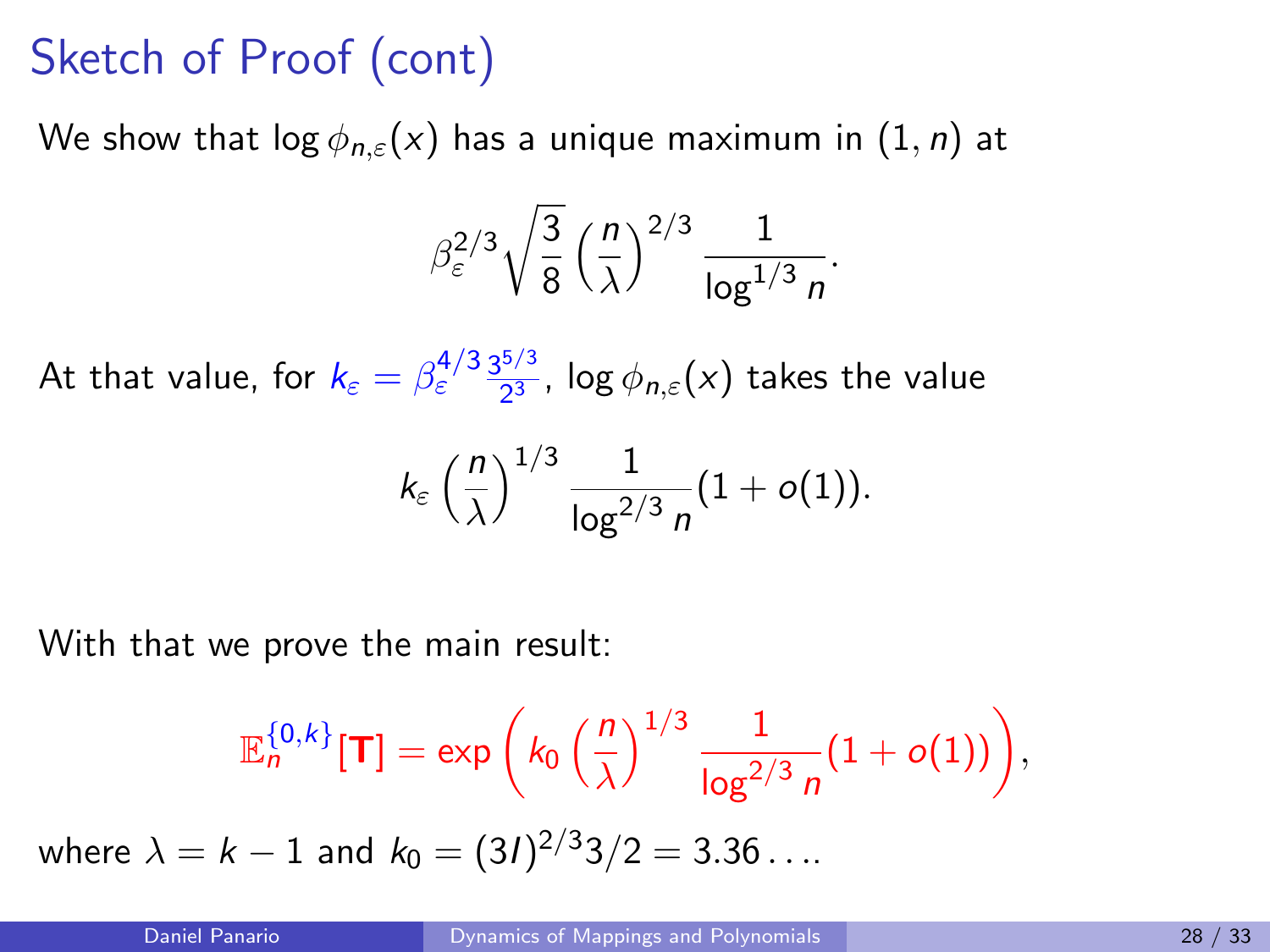#### Numerical Results - Motivation for the Experiments

- Motivation for our theoretical results: heuristic approximations!
	- $\textbf{1} \hspace{0.5em} \{0,2\}$ -mappings: polynomials  $x^2 + a$  (mod  $p$ ).
	- $\bullet\;\{0,k\}$ -mappings: polynomials  $x^{k}+a$  (mod  $p$ ),  $p\equiv 1$  (mod  $k$ ).
- Heuristic approximation of polynomials by mappings:
	- <sup>1</sup> J. M. Pollard, A monte carlo method for factorization, BIT, 1975.
	- <sup>2</sup> R. Brent and J. Pollard, Factorization of the eighth Fermat number, Math. Comp. 1981.
	- <sup>3</sup> R. Martins, D. Panario, On the Heuristic of Approximating Polynomials over Finite Fields by Random Mappings, to appear in IJNT, 2016.
- **•** Experiments above concern the rho length of nodes.
- We run experiments for the parameters **T** and **B**.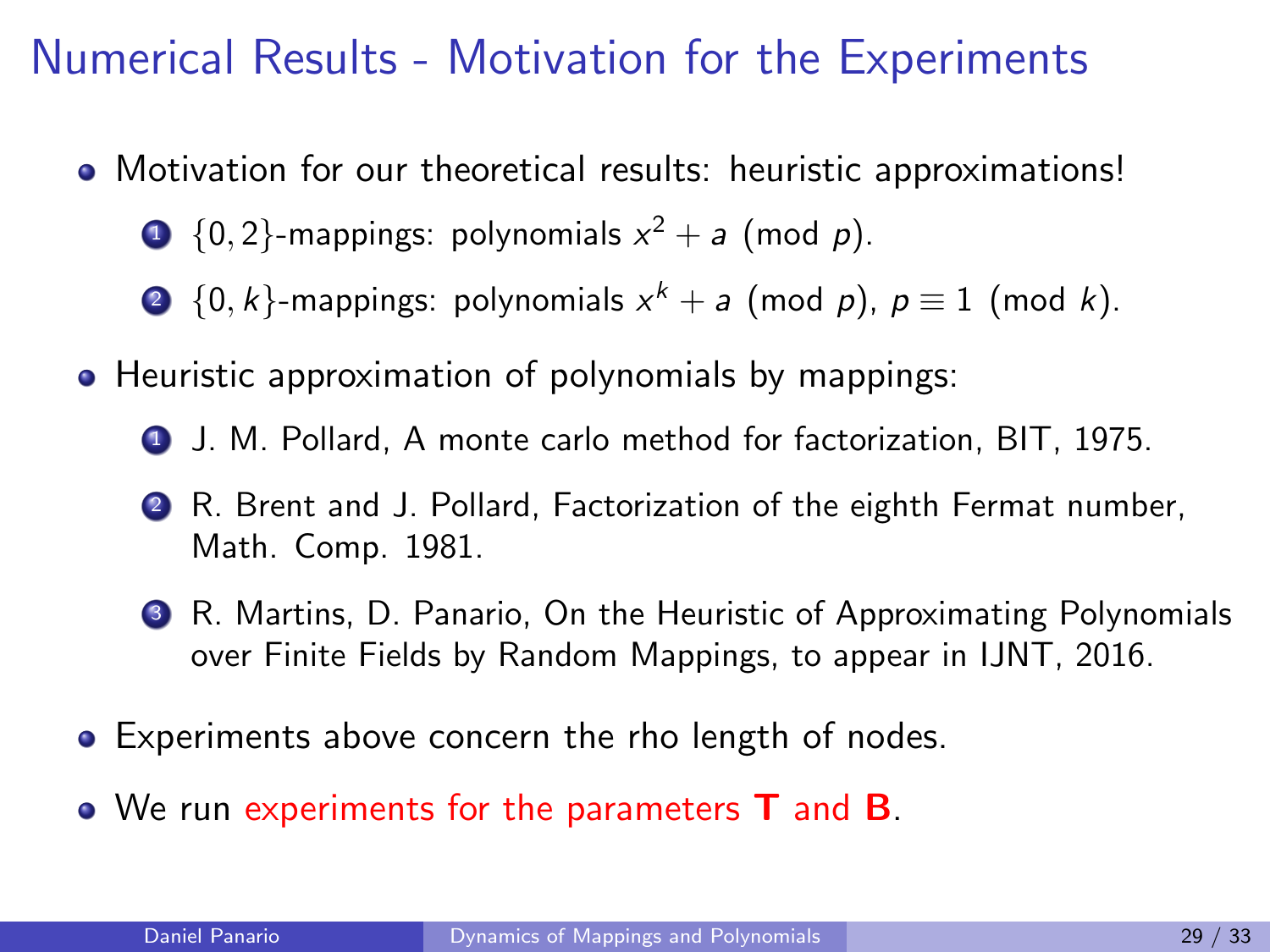### Numerical Results

- First 50 primes greater than  $10^3$ .
- $\bullet$  p random mappings chosen at random for each  $p$ .
- All  $\rho$  quadratic polynomials of the form  $x^2+a$  (mod  $\rho$ ).
- Computation of T, B and the respective average values  $\overline{T}$ ,  $\overline{B}$ .
- Computation of the ratios

$$
R_{\mathsf{T}} = \frac{\log \overline{\mathsf{T}}}{3.36 \cdot \sqrt[3]{n/\log^2 n}} \quad \text{and} \quad R_{\mathsf{B}} = \frac{\log \overline{\mathsf{B}}}{1.5 \cdot \sqrt[3]{n}}
$$

| Class of functions                      | $R_{\rm T}$ |
|-----------------------------------------|-------------|
| unrestricted maps on $p$ nodes   0.7921 |             |
| $x^2 + a \pmod{p}$                      | 0.7965      |

Table : Experimental average value of T.

Ratio between the results on random mappings and quadratic polynomials: 0.9945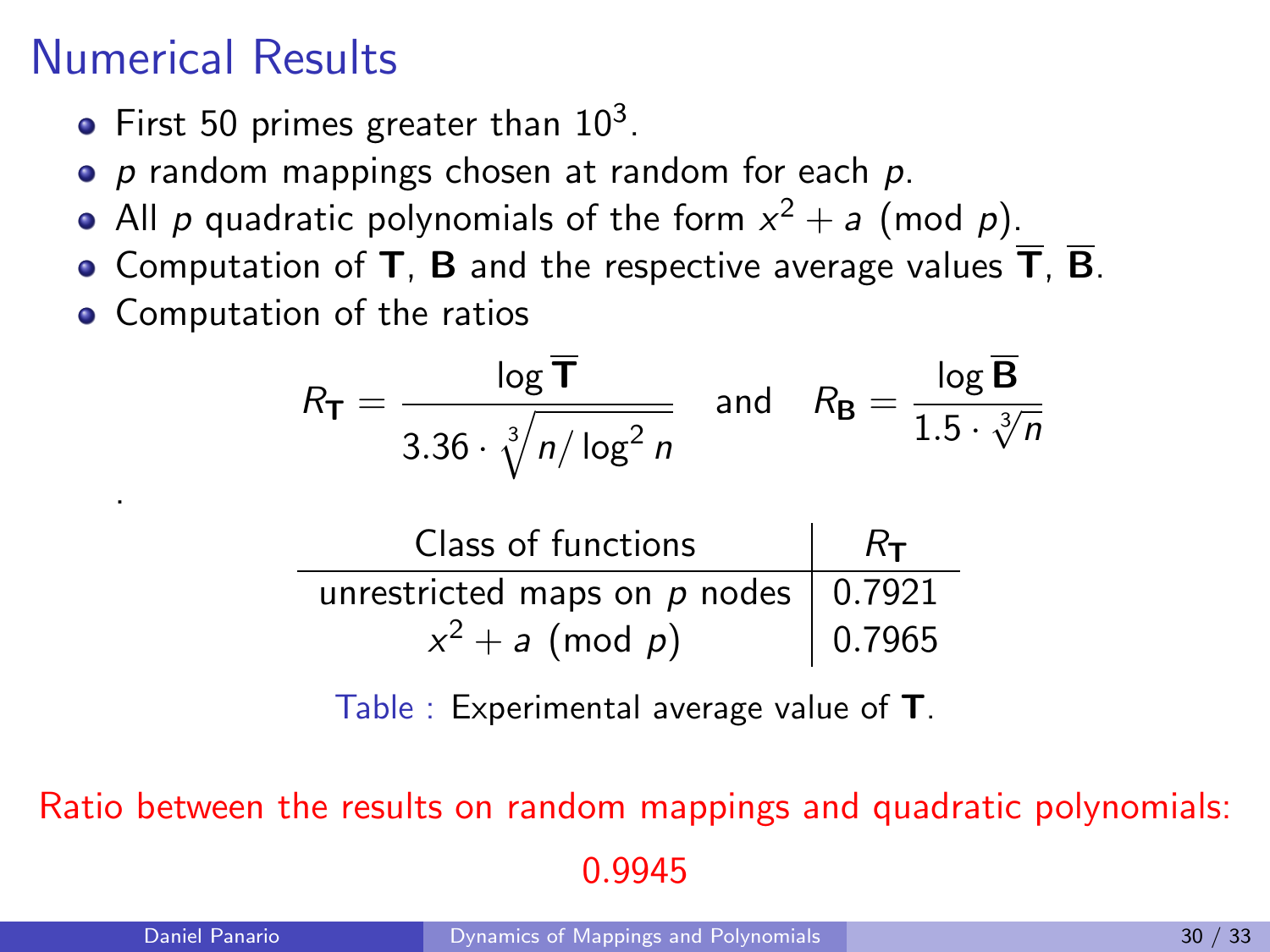### Numerical Results

- First 2  $\times$  50 primes greater than 10<sup>3</sup>.
- p random  $\{0, 3\}$ -mappings chosen at random for each  $p \equiv 1 \pmod{3}$ .
- All  $p$  cubic polynomials of the form  $x^3 + a$  (mod  $p$ ),  $p \equiv 1$  (mod 3).
- Computation of T, B and the respective average values  $\overline{T}$ .  $\overline{B}$ .
- Computation of the ratios

$$
R_{\mathsf{T}} = \frac{\log \overline{\mathsf{T}}}{3.36 \cdot \sqrt[3]{n/2 \cdot \log^2 n}} \quad \text{and} \quad R_{\mathsf{B}} = \frac{\log \overline{\mathsf{B}}}{1.5 \cdot \sqrt[3]{n/2}}
$$

| Class of functions                         | $R_{\text{T}}$ |
|--------------------------------------------|----------------|
| random $\{0,3\}$ -maps on p nodes   0.8106 |                |
| $x^3 + a \pmod{p}$                         | 0.8176         |

Table : Experimental average value of T.

Ratio between the results on  $\{0,3\}$ -mappings and  $\{0,3\}$ -polynomials: 0.9914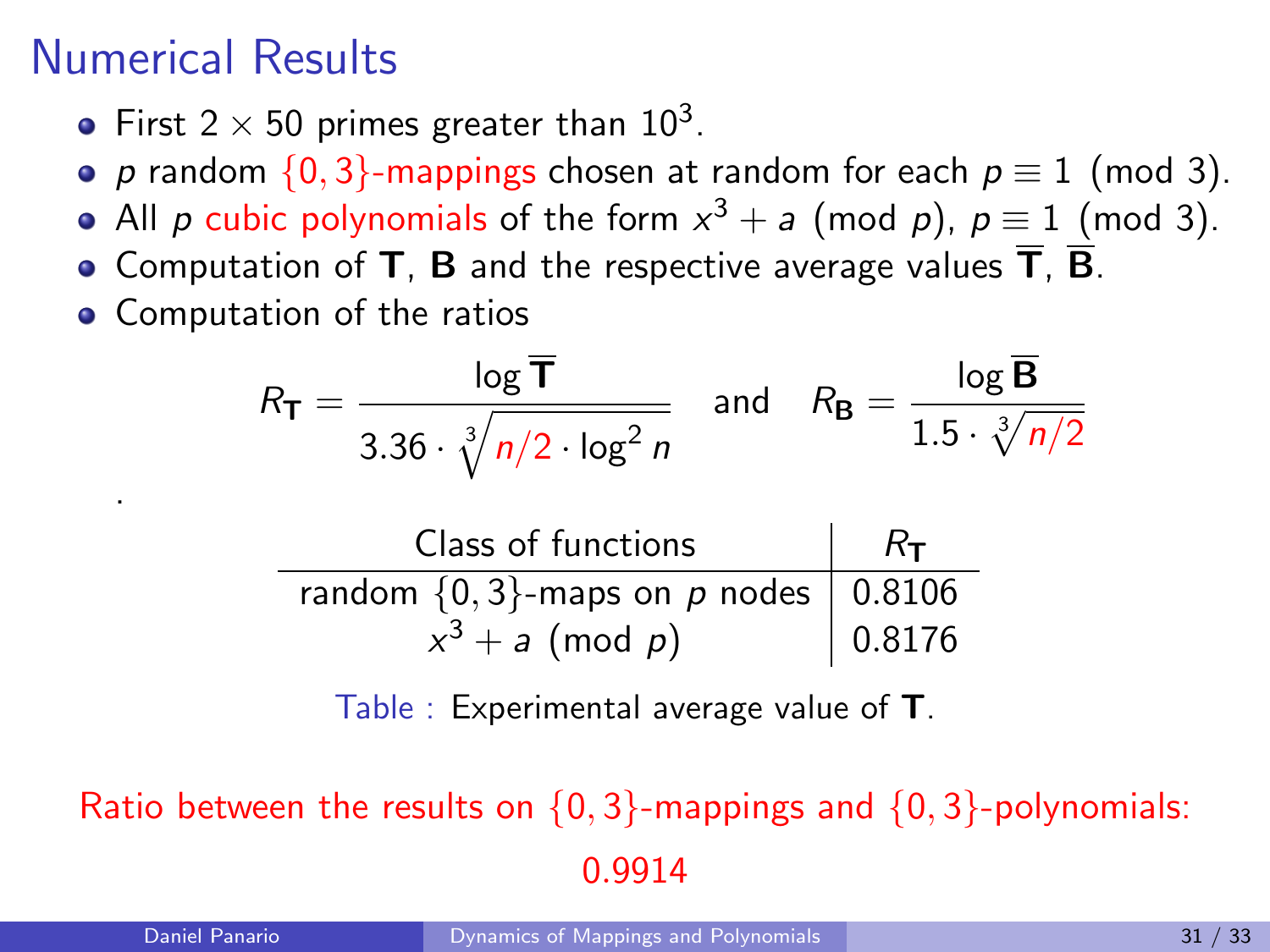### Numerical Results

- First 2  $\times$  50 primes greater than 10<sup>3</sup>.
- p random  $\{0, 4\}$ -mappings chosen at random for each  $p \equiv 1 \pmod{4}$ .
- All  $p$  quartic polynomials of the form  $x^4 + a$  (mod  $p$ ),  $p \equiv 1 \pmod{4}$ .
- Computation of T, B and the respective average values  $\overline{T}$ ,  $\overline{B}$ .
- Computation of the ratios

$$
R_{\mathsf{T}} = \frac{\log \overline{\mathsf{T}}}{3.36 \cdot \sqrt[3]{n/3} \cdot \log^2 n} \quad \text{and} \quad R_{\mathsf{B}} = \frac{\log \overline{\mathsf{B}}}{1.5 \cdot \sqrt[3]{n/3}}
$$

| Class of functions                          | $R_{\rm T}$ |
|---------------------------------------------|-------------|
| random $\{0, 4\}$ -maps on p nodes   0.8121 |             |
| $x^4 + a \pmod{p}$                          | 0.8026      |

Table : Experimental average value of T.

Ratio between the results on  $\{0, 4\}$ -mappings and  $\{0, 4\}$ -polynomials: 1.0118